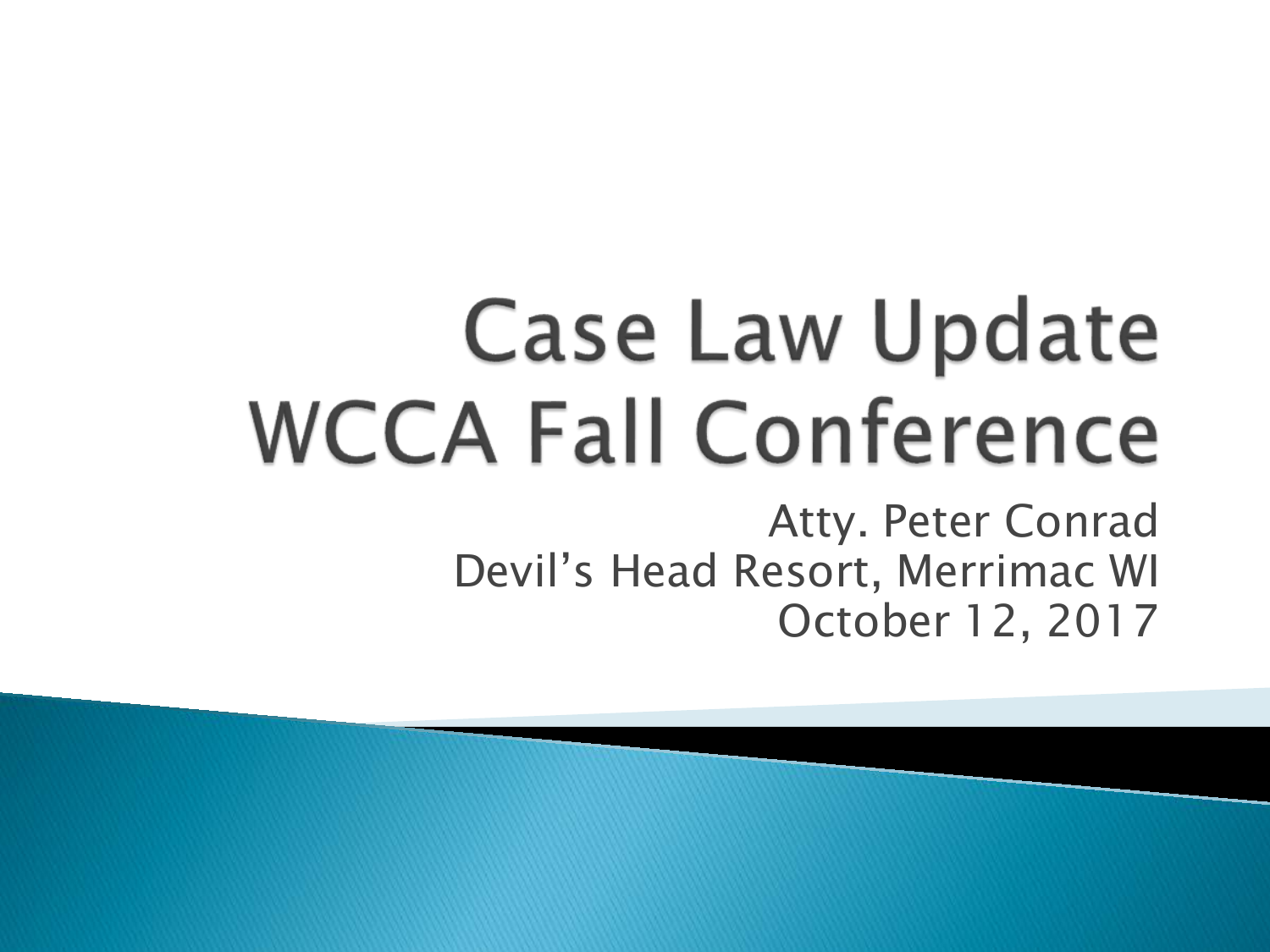### *Four Cases*

- Murr v. Wisconsin 137 S. Ct. 1933 (2017) – United States Supreme Court
- **McKee Family I, LLC v. City of Fitchburg** 2017 WI 34 – WI Supreme Court
- **AllEnergy Corporation v. Trempealeau** County Environment & Land Use Committee 2017 WI 52 – WI Supreme Court
- ▶ Scenic Pit LLC v. Village of Richfield 2017 WI App 49 – WI Court of Appeals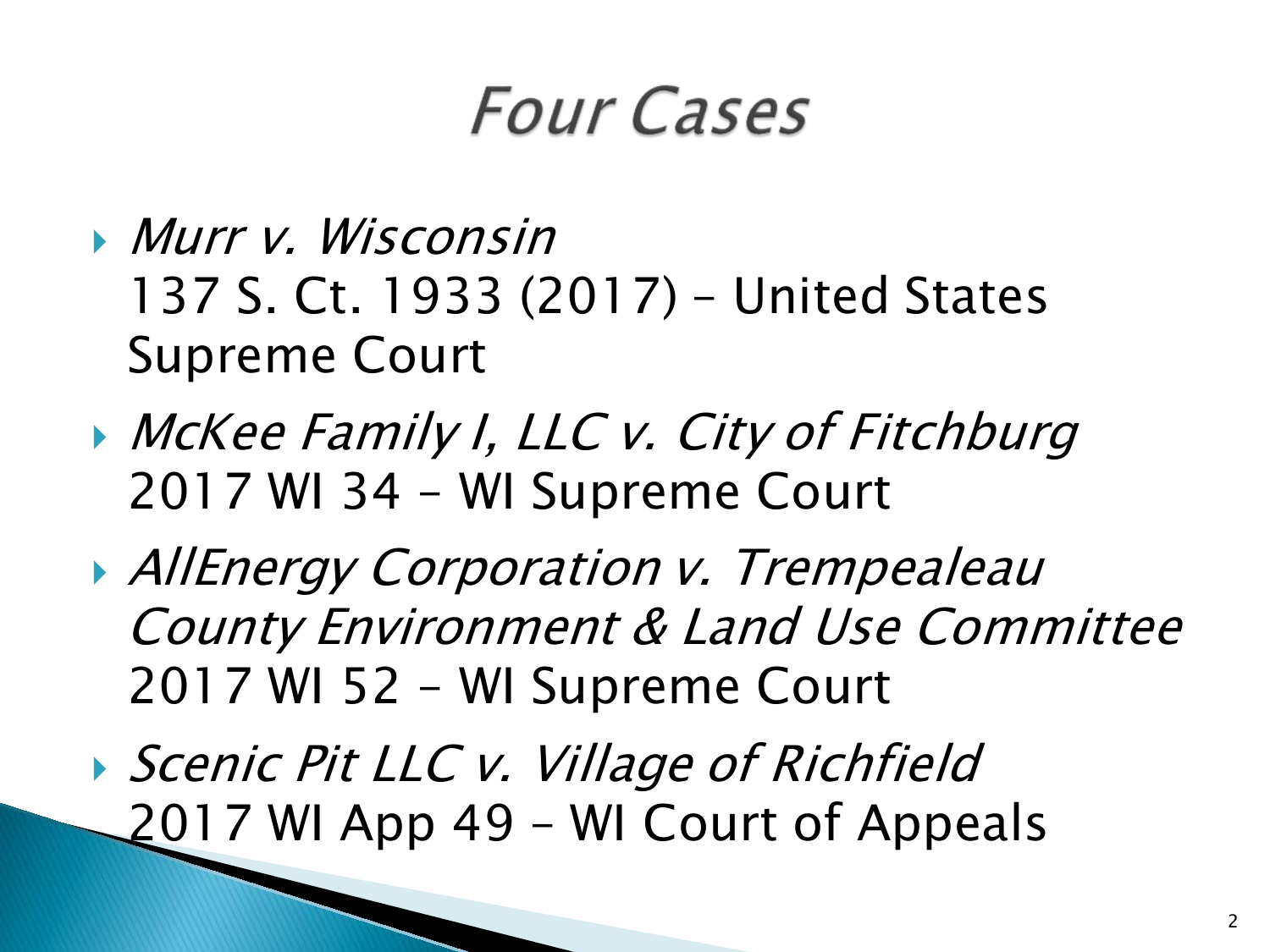### Murr v. Wisconsin 137 S. Ct. 1933 (2017)

 Owners or two contiguous parcels located along scenic river brought action against State and county, alleging that ordinance preventing them from separately using or selling parcels, which resulted in an uncompensated regulatory taking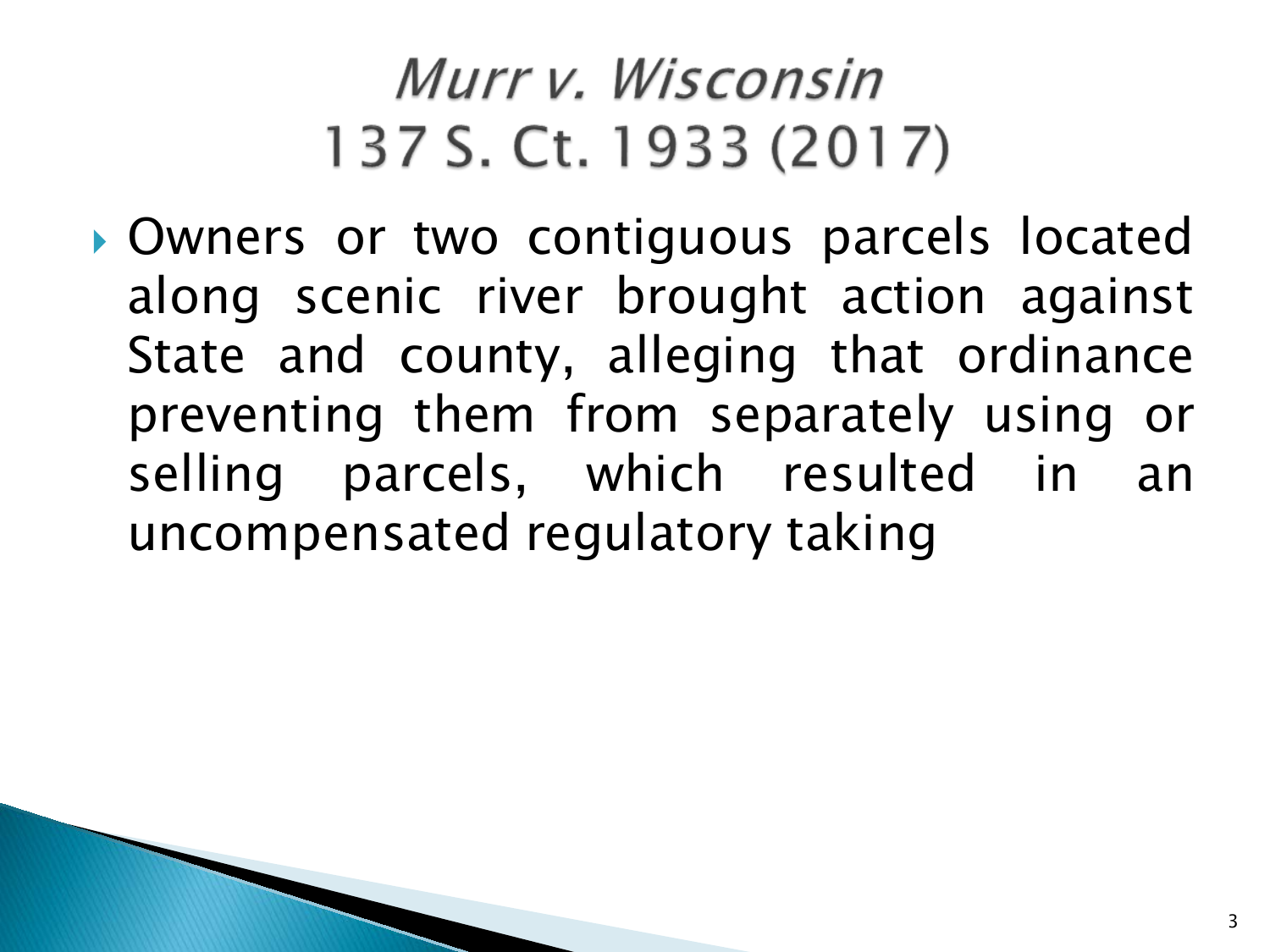- Petitioners' parents purchased "Lot F" in 1960 and built a small cabin on it
- In 1963, they purchased neighboring "Lot E", which was and remained undeveloped
- Petitioners' parents transferred the two lots to them in the '90s
- Both state and county laws prevent the use of a lot as a separate building sites unless its has at least one acre of land suitable for development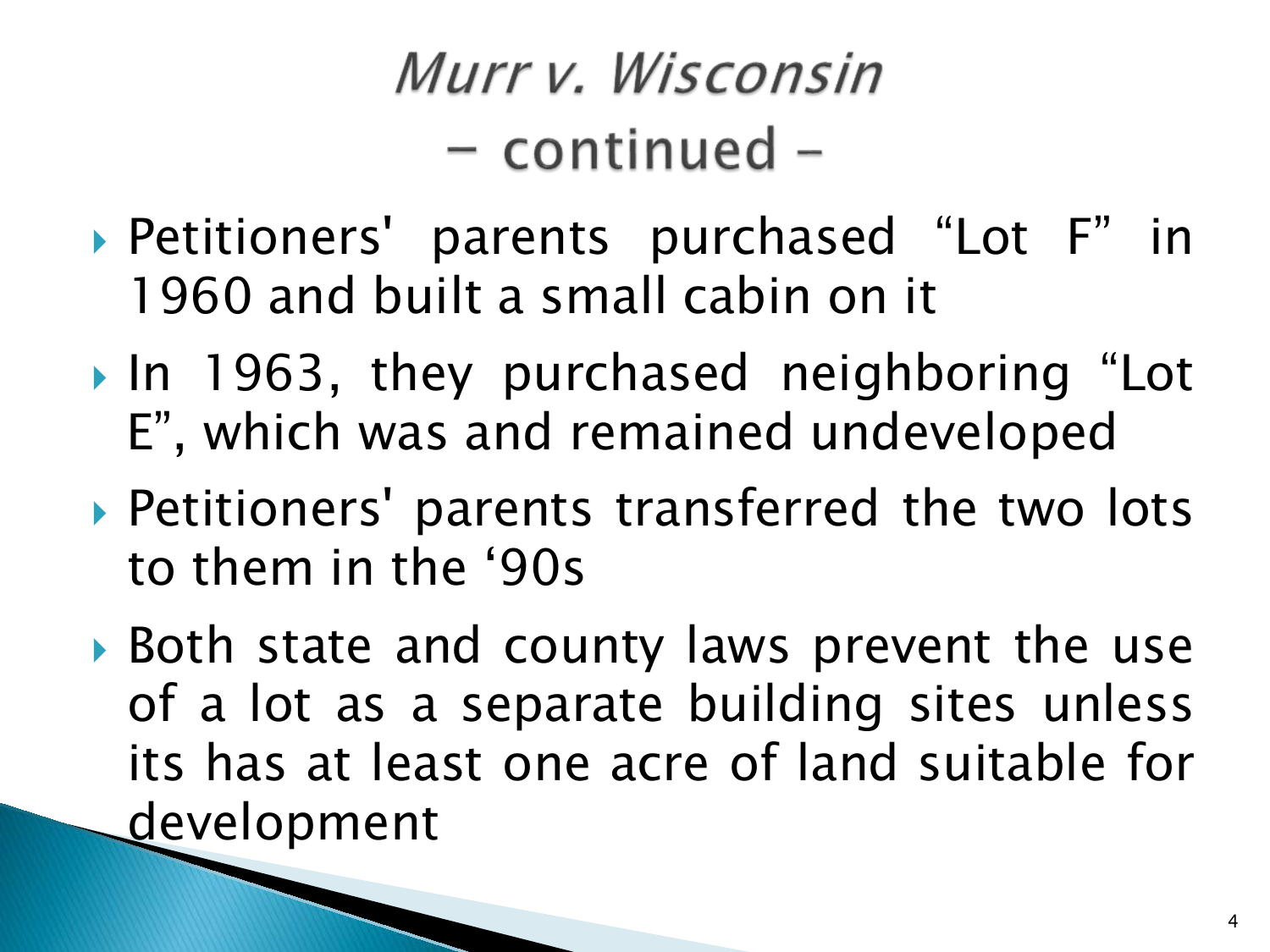- The laws also include a "merger provision", which provides that adjacent lots under common ownership may not be "sold or developed as separate lots" if they do not meet the size requirement
- Though each lot is approximately 1.25 acres in size, due to various site conditions each lots has less than one acre of land suitable for development – the combined buildable are is 0.98 acres

**CONTRACTOR**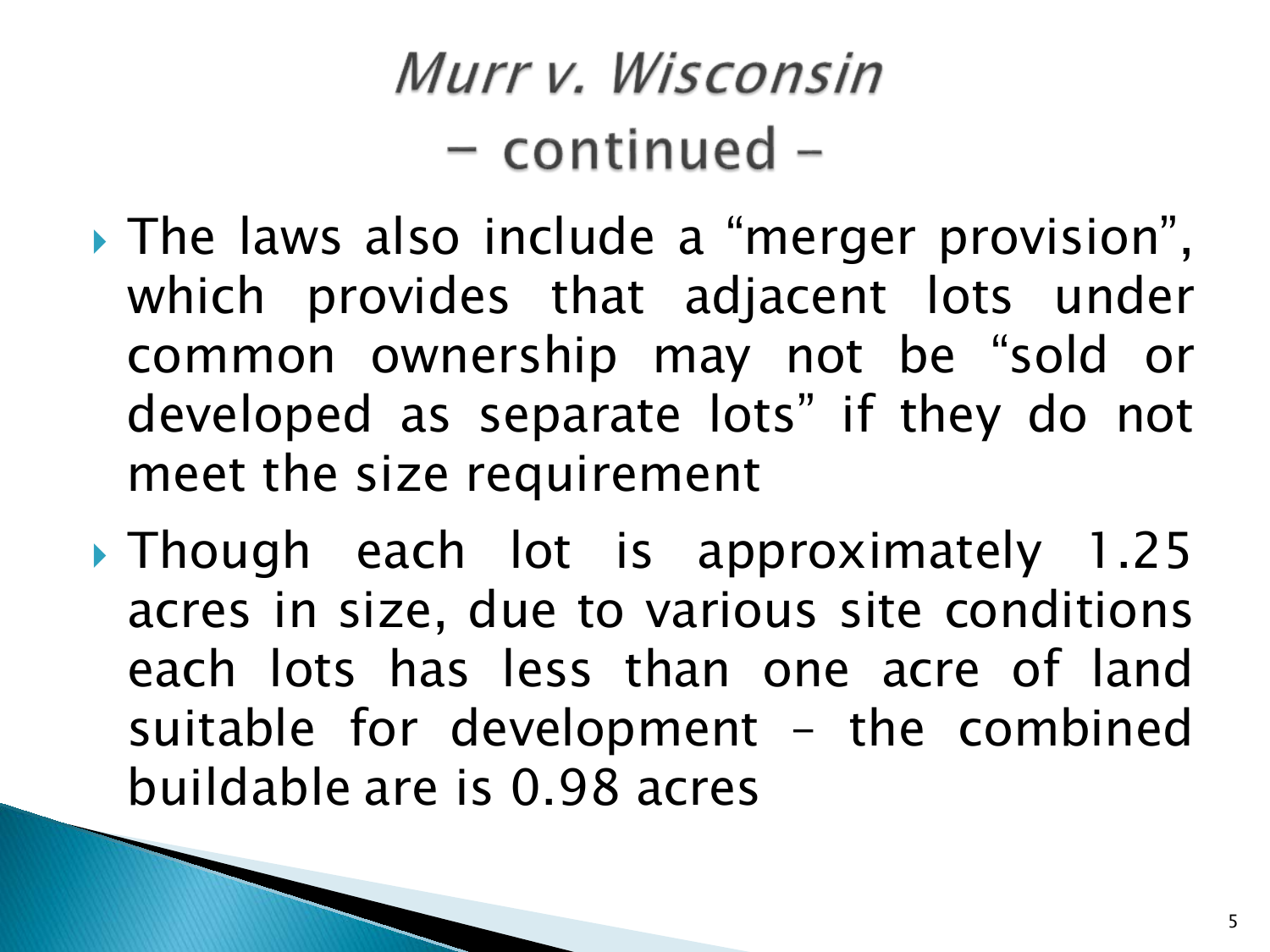- ▶ Petitioners became interested in moving the cabin on Lot F to a different portion of the lot and selling Lot E to fund the project
- ▶ However, the law now barred their separate sale or development
- ▶ Petitioners then sought variances from the St. Croix BOA, which was denied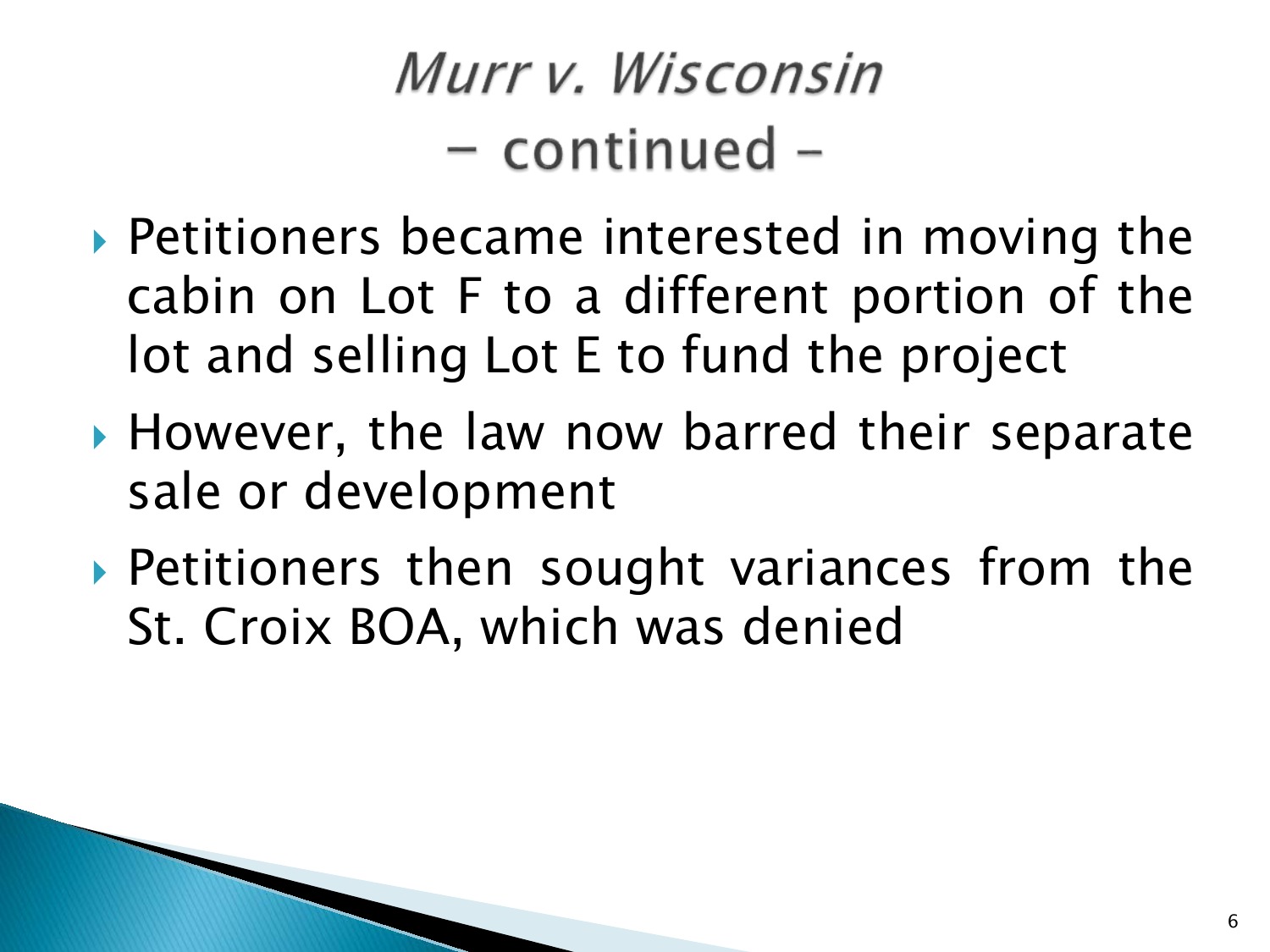- Petitioners filed an action in state court, alleging that the state and county regulations worked a regulatory taking by depriving them of "all, or practically all, of the use of Lot E because the lot cannot be sold or developed as a separate lot"
- The Circuit Court granted summary judgment in favor of the State/County, and the Wisconsin Court of Appeals agreed, the Wisconsin Supreme Court denied review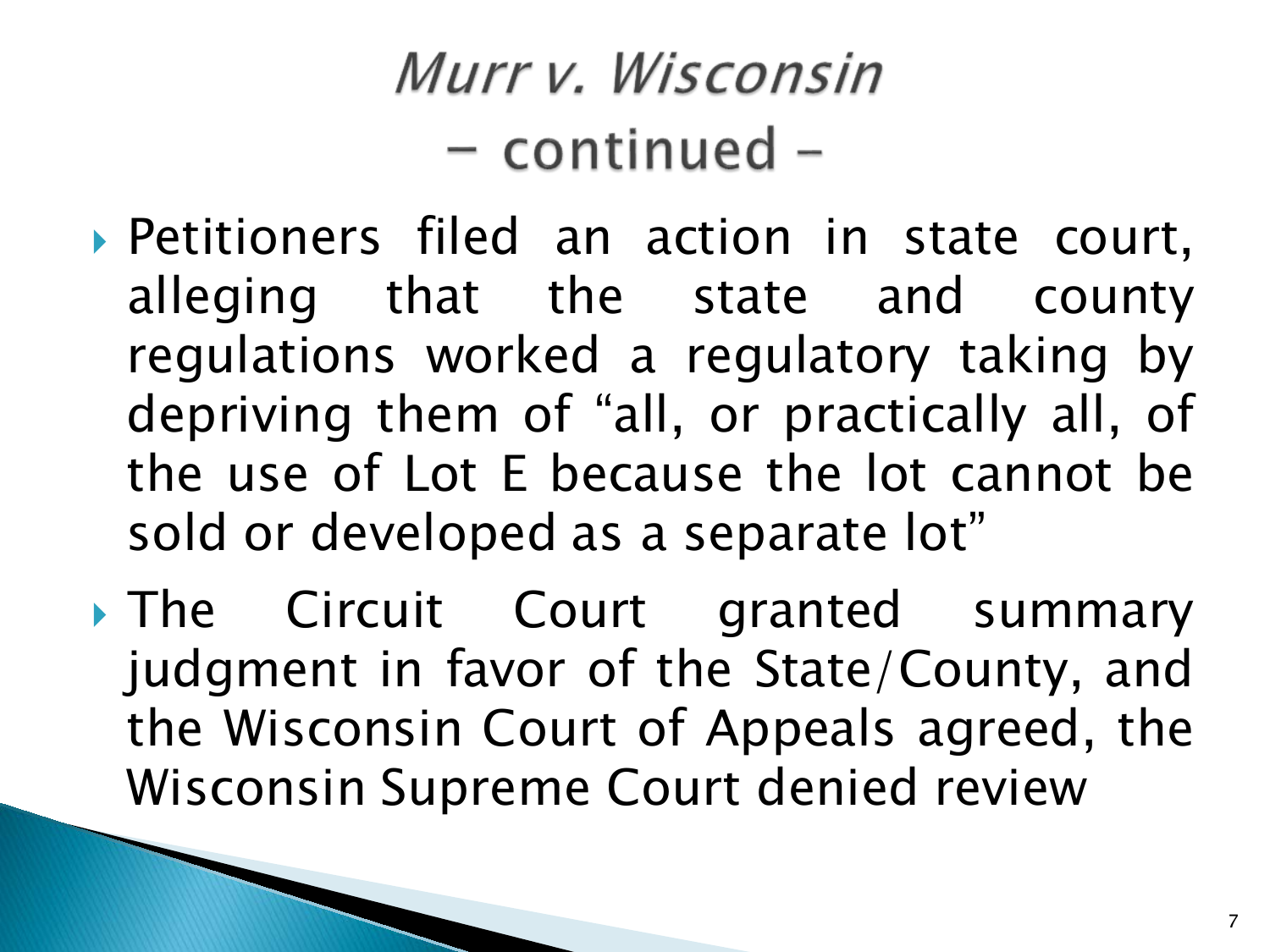- The thought was that is was going to be a dead issue there, but the U.S. Supreme Court agreed to take the case
- **The issue before the Court:**

"What is the proper unit of property against which to assess the effect of the challenged governmental action"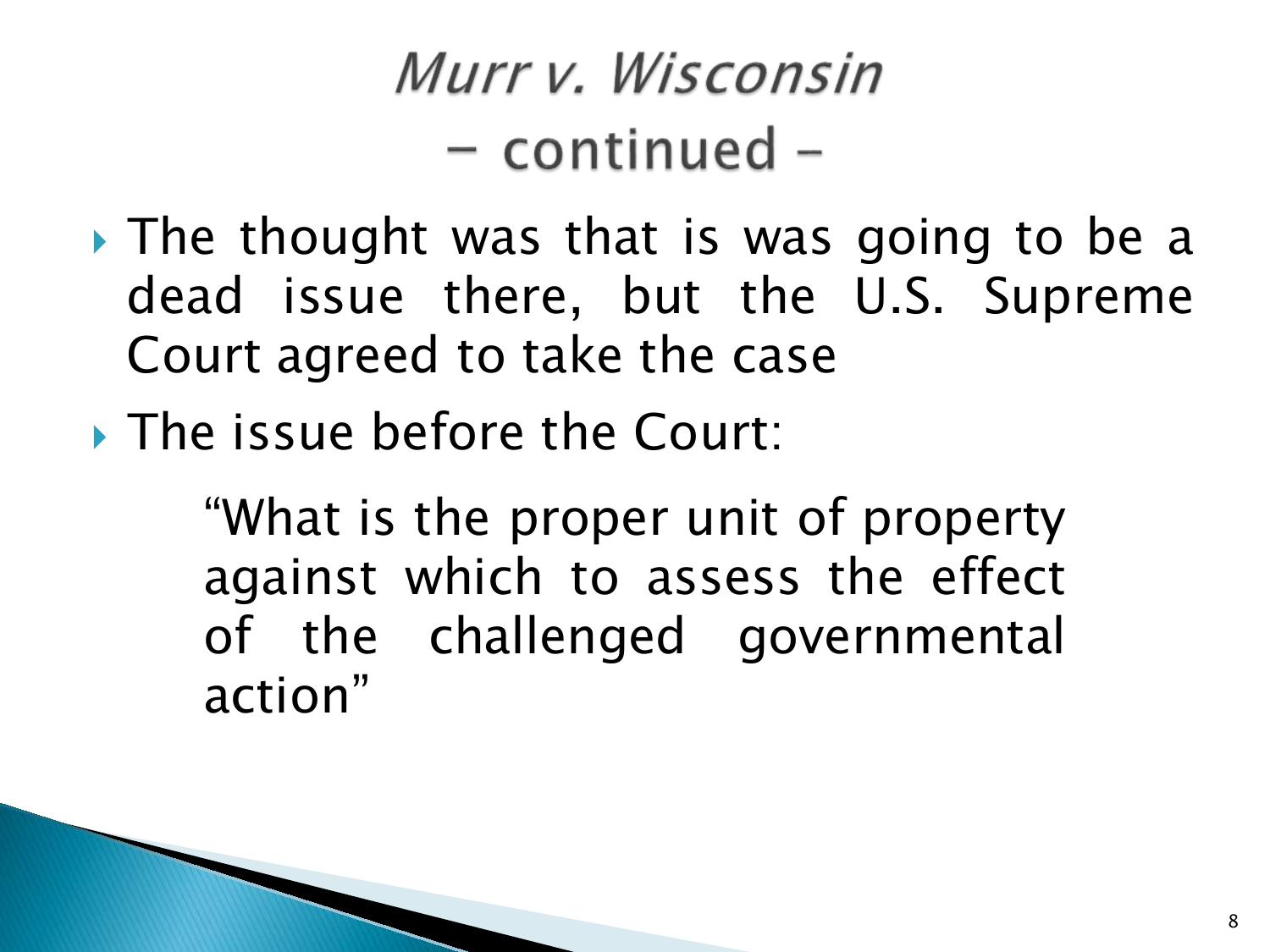- The State argued that the question should be solely decided by state property law  $-i.e.$ state law said the properties have been merged, that's the end of the analysis
- The Murrs argued that the lot lines define the relevant property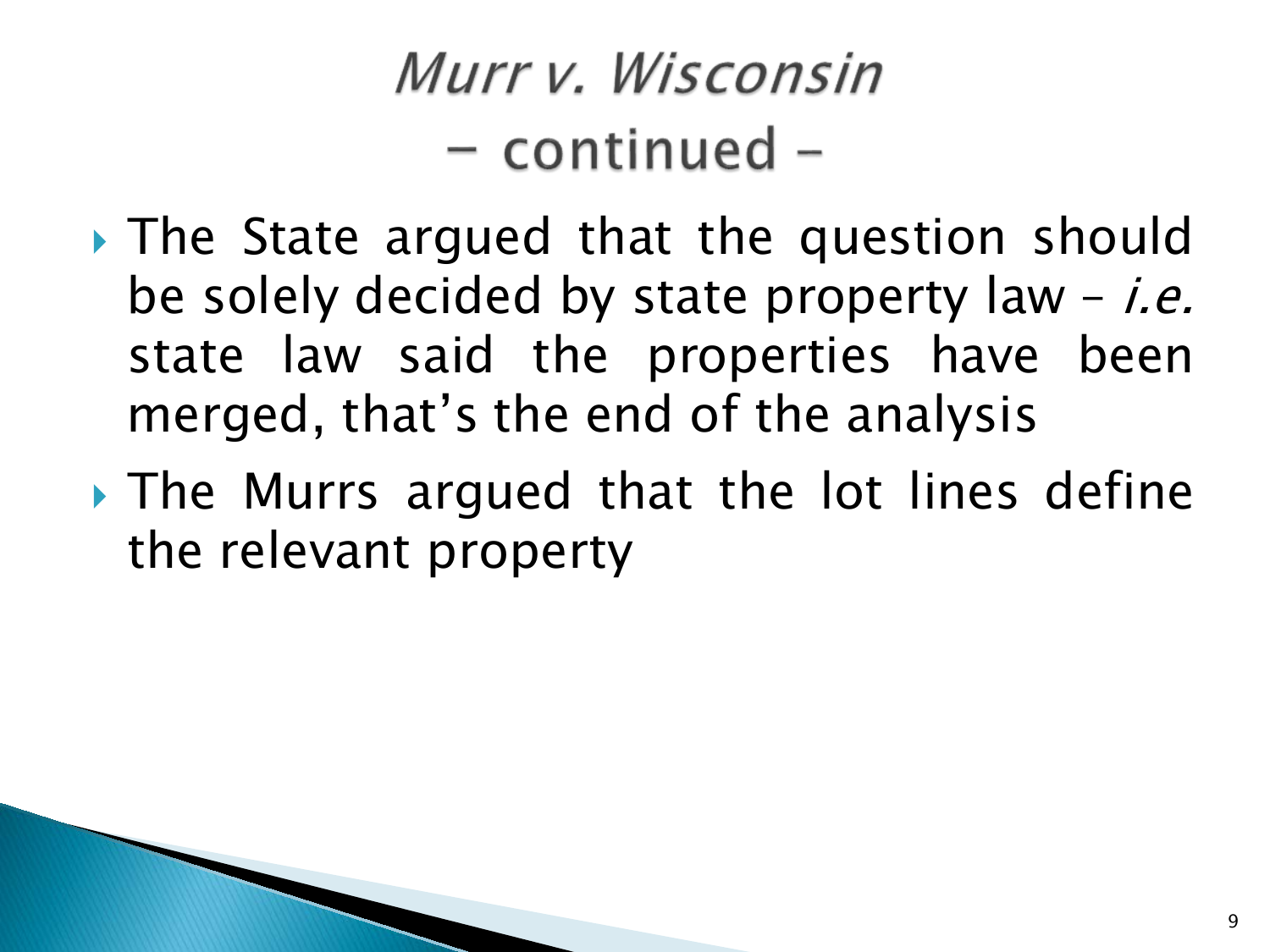- ▶ The Court did not agree with either
	- Justice Kennedy explained to define the property, courts should "determine whether reasonable expectation about property ownership would lead a landowner to anticipate that his or her holdings would be treated as one parcel, or instead, as separate tracts"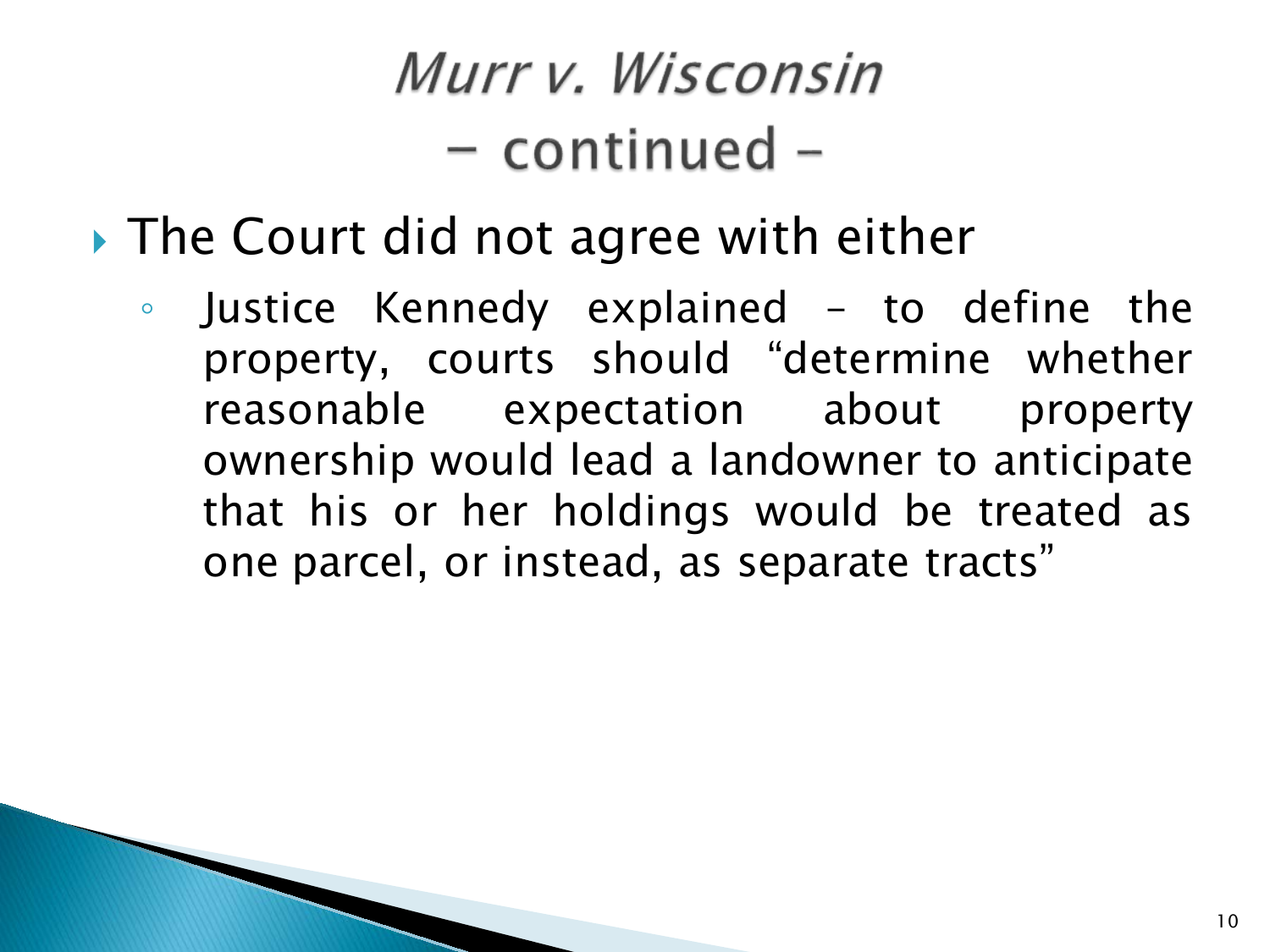- $\triangleright$  To make this determination courts must consider three factors:
	- 1. The treatment of land under state and local law;
	- 2. The physical characteristics of the land; and
	- 3. The value of the land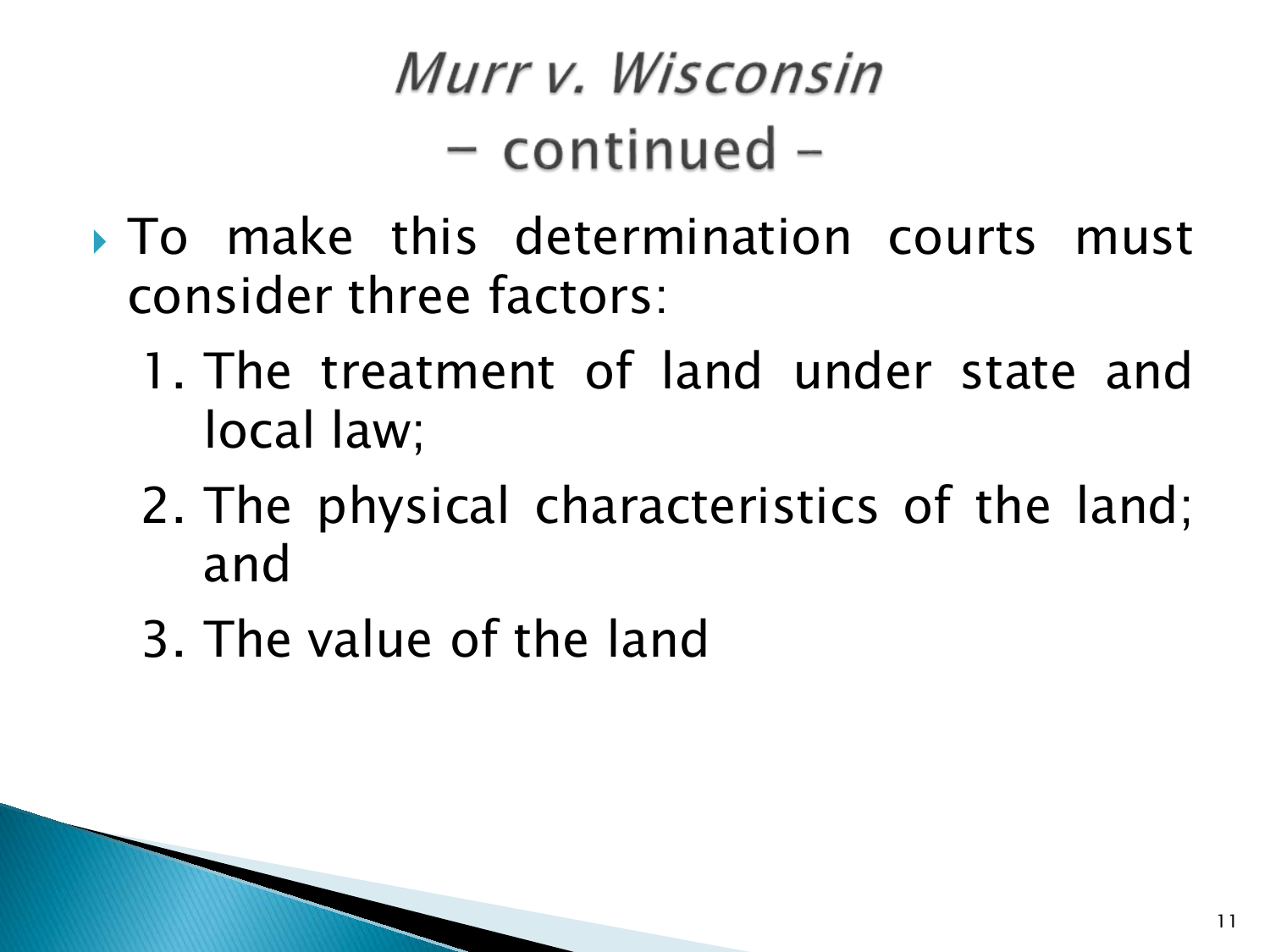- ▶ Applying these three factors, the Court held that the Wisconsin courts properly held that the Murr lots were a single parcel, and thus a taking did not occur:
	- First, under Wisconsin law Lots E and F were effectively merged;
	- Second, the physical characteristics of the lots supported treatment as one lot;
	- Third, the Court found that the impact on value was minimal (less that 10% devaluation)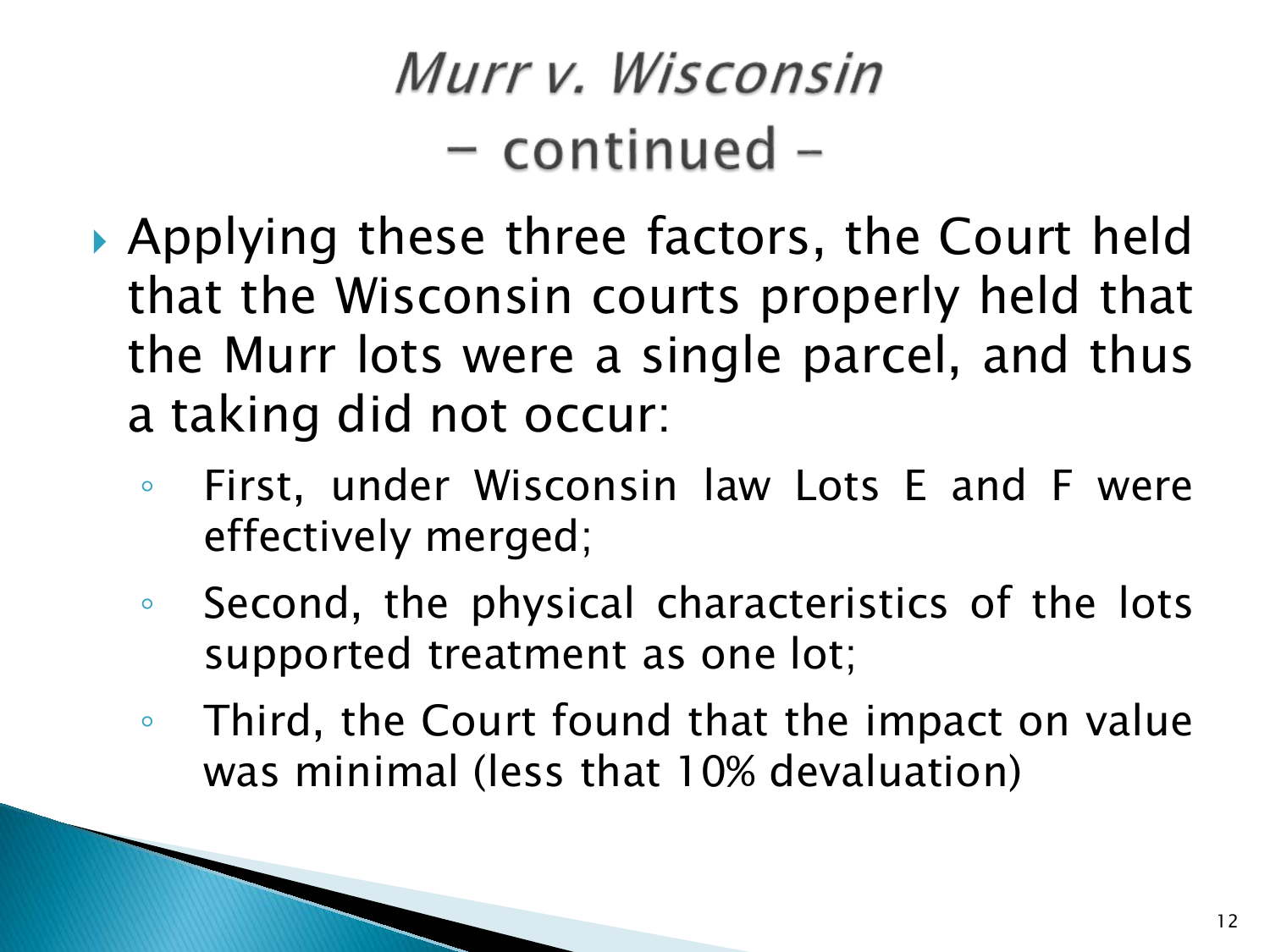- Bottom Line Good news/bad news decision:
	- The good St. Croix County won
		- The "merger" was valid, no taking
	- The bad there is no bright line rule
		- The outcome may be different depending on a different set of facts
	- What do we do nothing
		- $\cdot$  see "the good"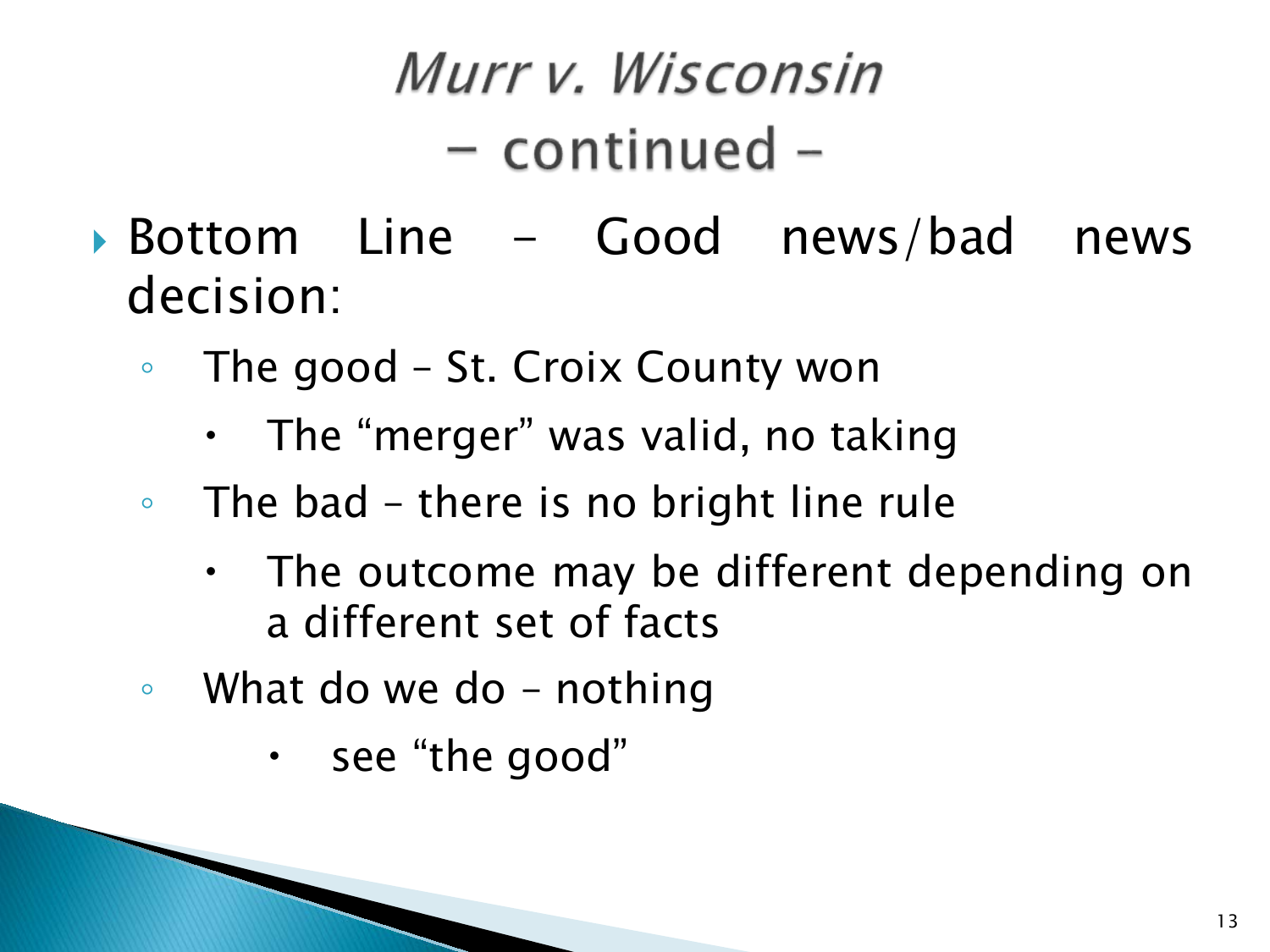What about legislative changes – impact on takings would be questionable, but could impact ability to regulate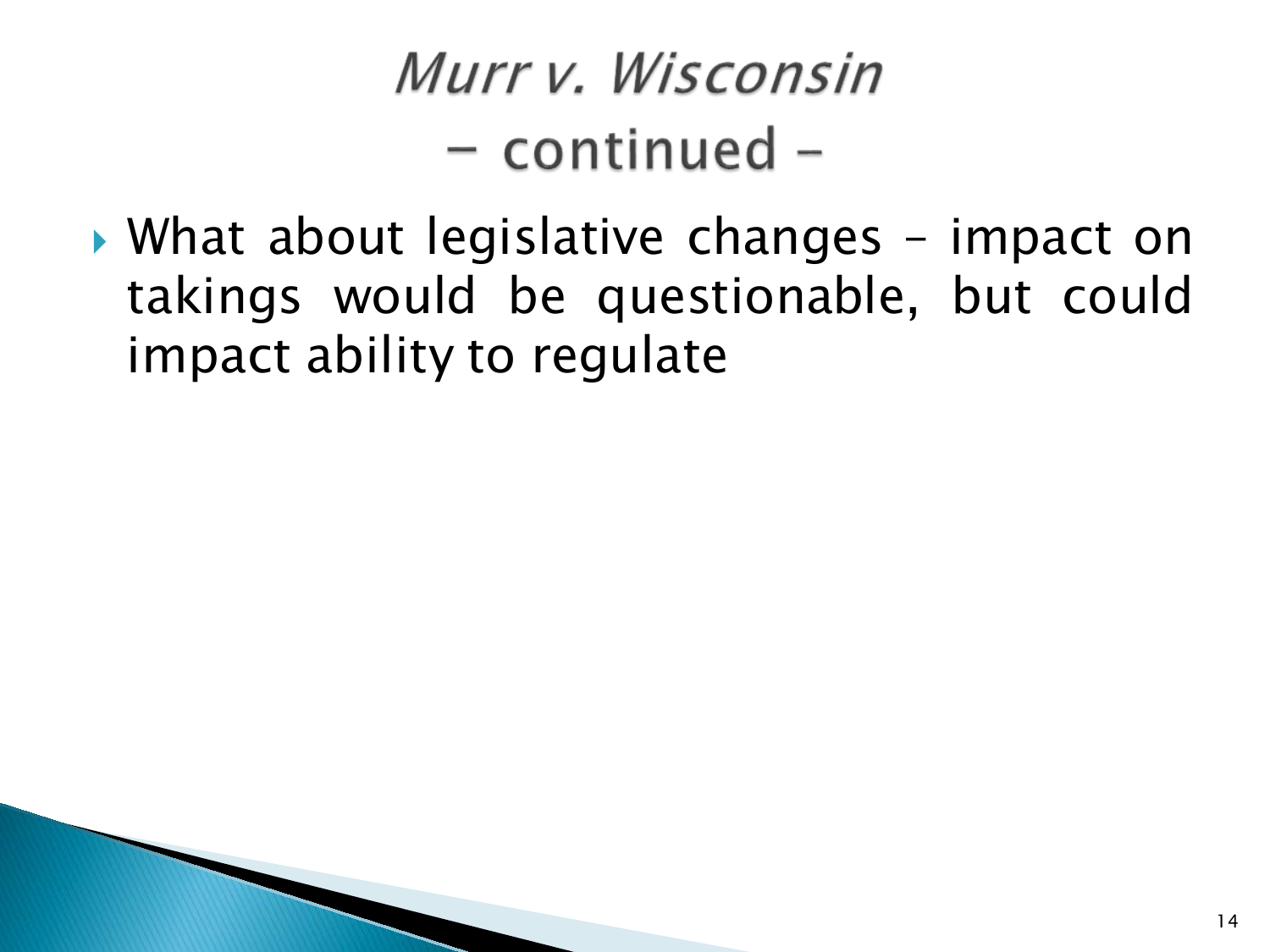### McKee Family I, LLC v. City of Fitchburg 2017 WI 34

Property owner brought action seeking declaratory judgment that city's rezoning of lots from planned development district (PDD) to residential-medium (R-M), which limited purchaser to developing 28 dwelling units for proposed apartment complex compared to 132 dwelling units, was unlawful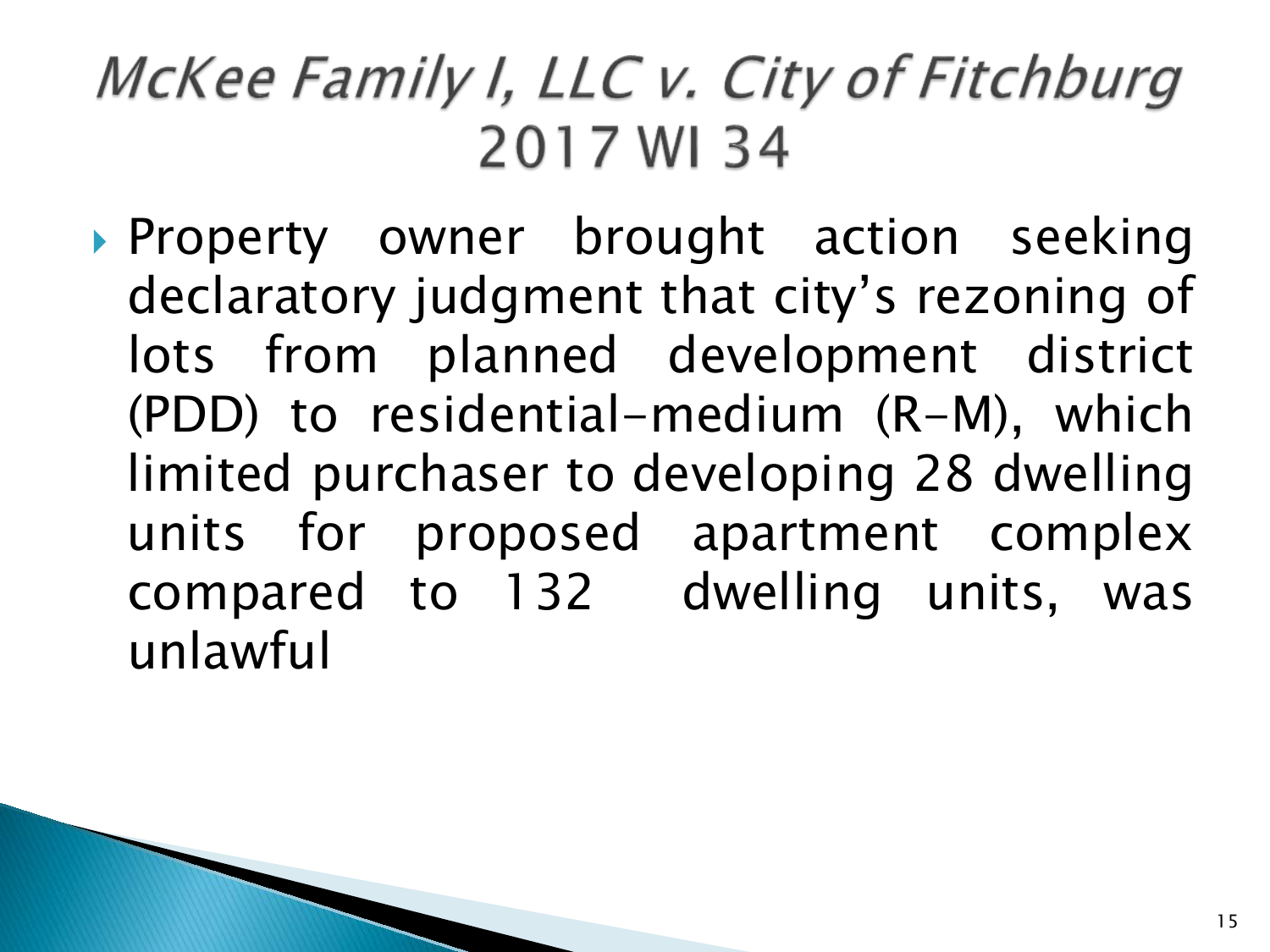- In 1994 a property owner in the City of Fitchburg proposed a development project following the City's ordinance for a Planned Development District (PDD)
- The City rezoned the property to PDD and approved a general implementation plan (GIP)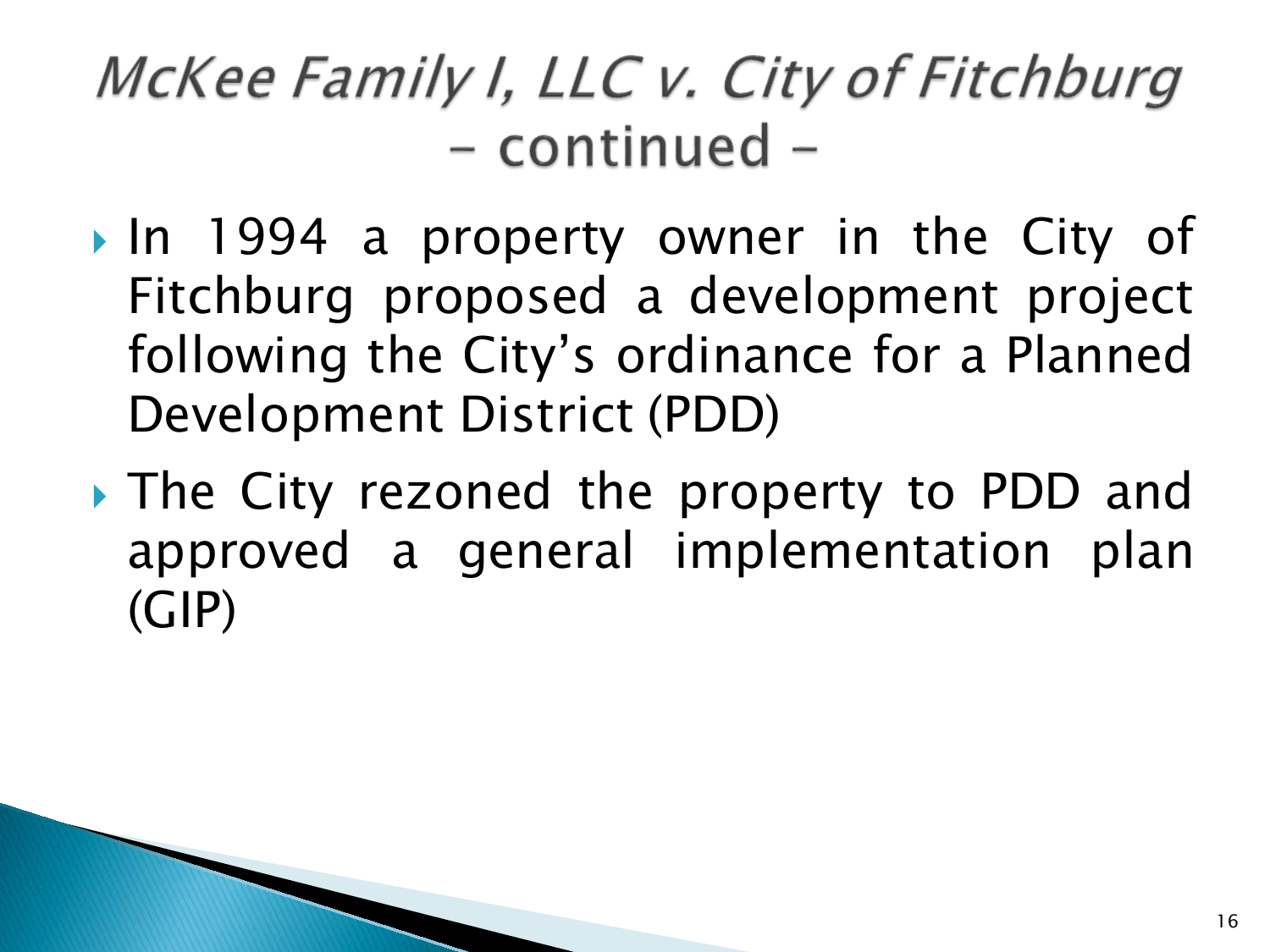- The parcels at issue remained undeveloped for a number of years, but in 2008 the property owner submitted a specific implementation plan for the construction of a 128 unit apartment complex
- Neighboring residents expressed concerns about the development and the City rezoned the parcel to a residential zoning classification that only permitted singlefamily and duplex structures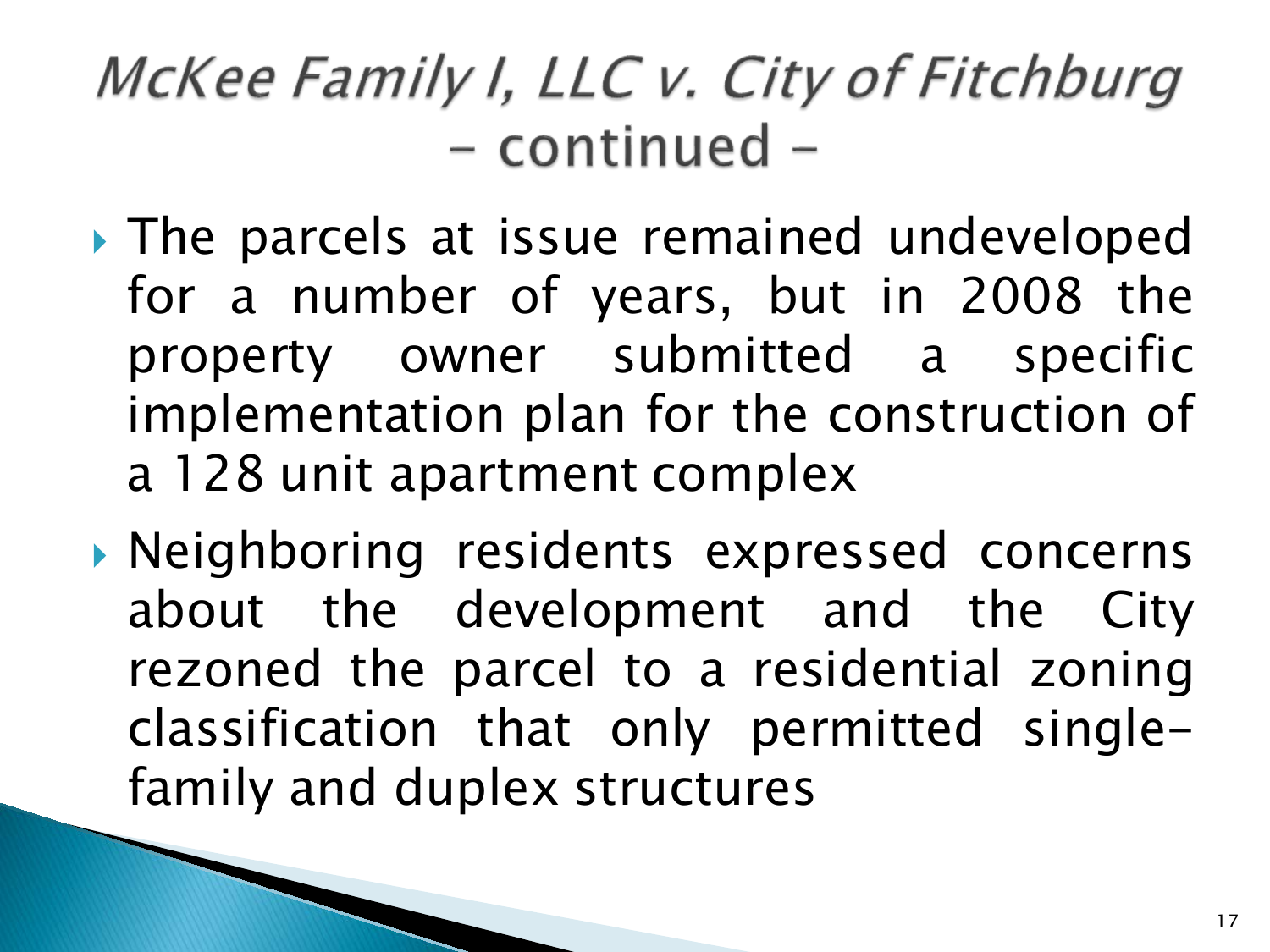- The property owner sued arguing that it obtained a vested right to PDD zoning because of the City's approval of the GIP
- The property owner also argued that the PDD zoning created a contract that gave rise to expectations upon which it could rely
- The property owner also made a takings claim saying that the rezoning constituted a taking under the Fifth Amendment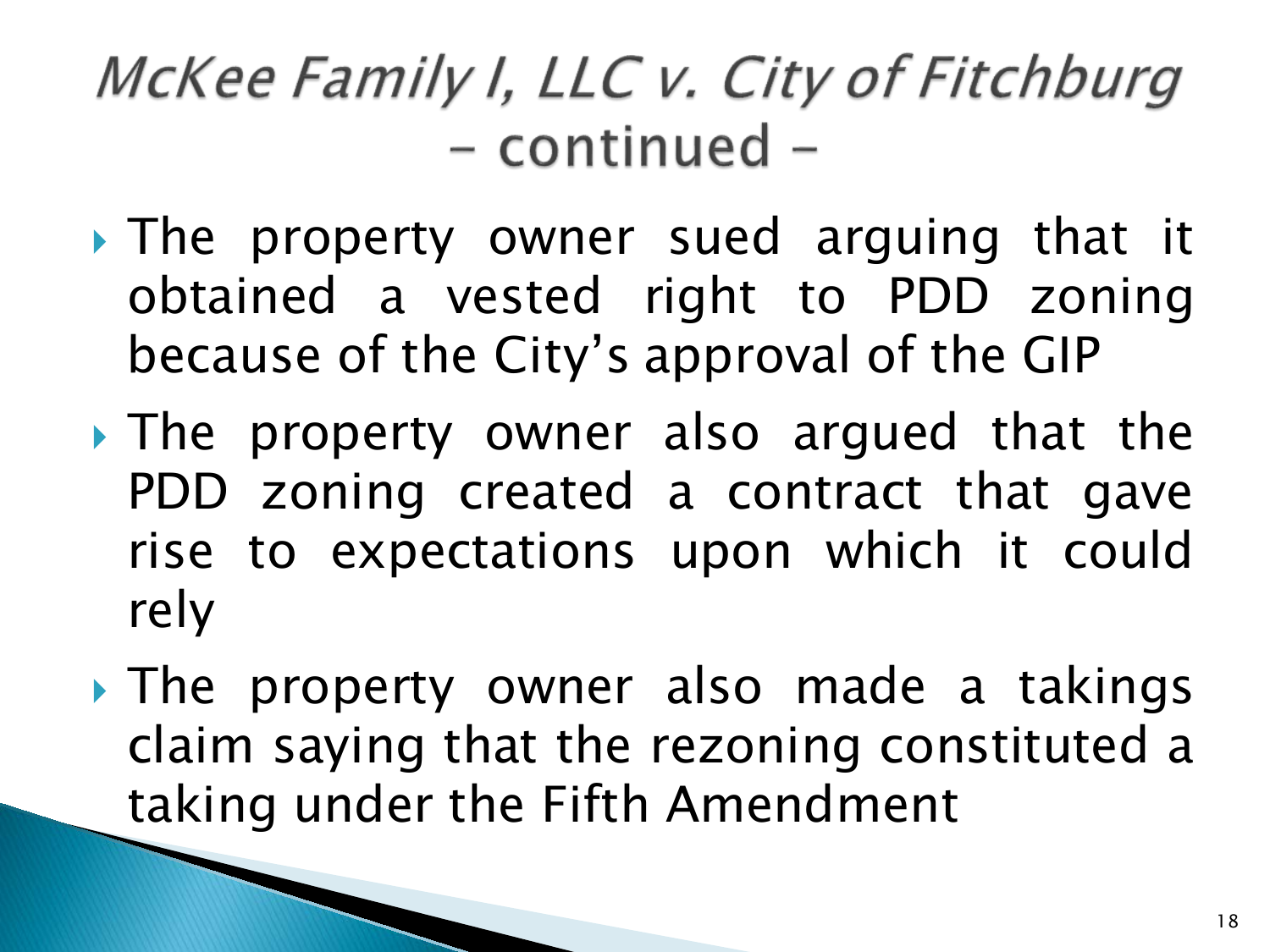- **The Wisconsin Supreme Court ruled in favor** of the City
- As to the vested right argument, the Court was very succinct
- "Underlying the vested rights doctrine is the theory that a developer is proceeding on the basis of reasonable expectation"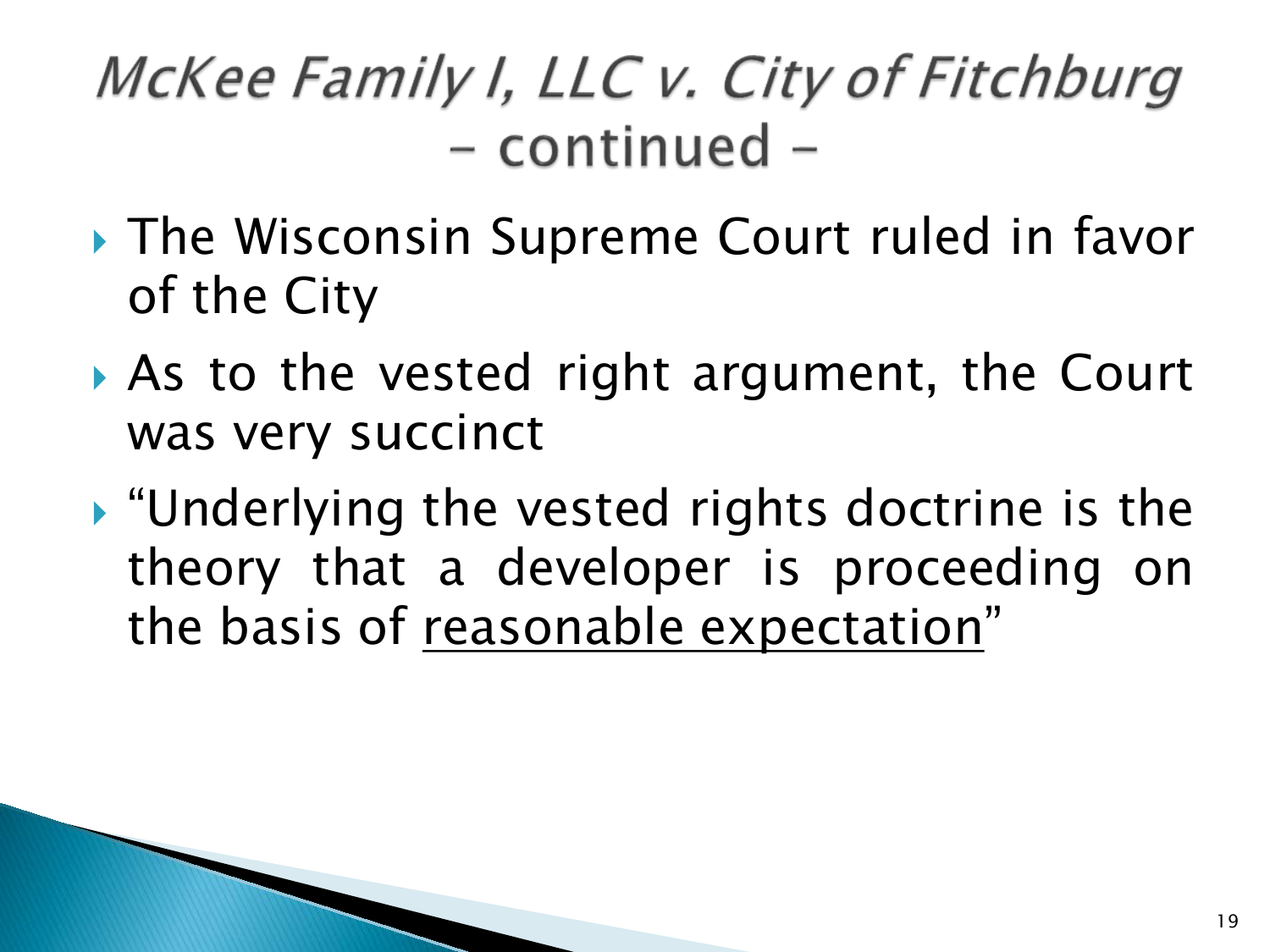- Wisconsin applies a "bright-line" building permit rule (contrast with Murr)
- To have a vested right a property owner must have "applied for a building permit conforming to the original classification"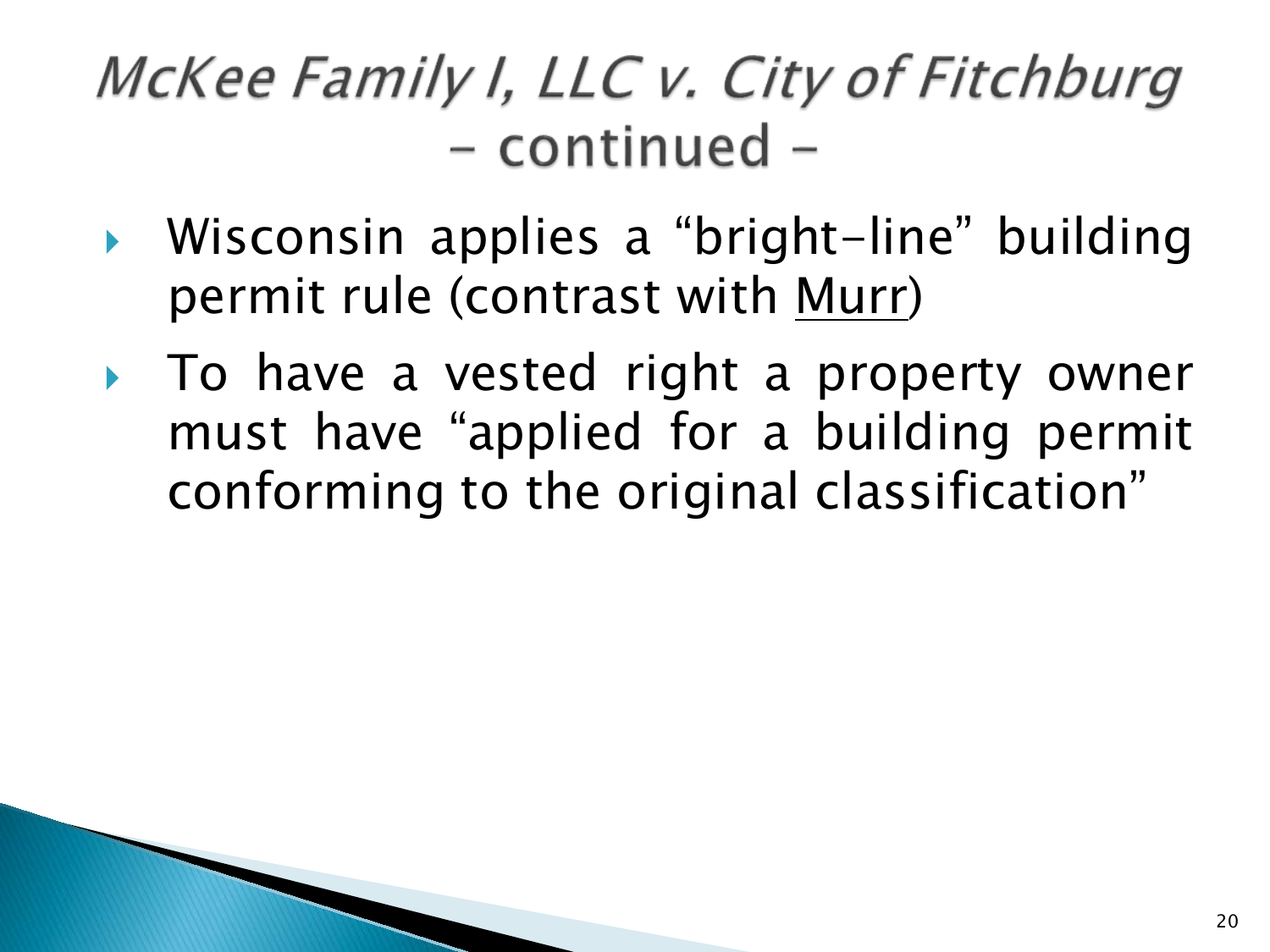#### **Murr**

**The Common Street, Inc.** 

"As the foregoing discussion makes clear, no single consideration can supply the exclusive test for determining the denominator. Instead, courts must consider a number of factors. These include the treatment of the land under state and local law; the physical characteristics of the land; and the prospective value of the regulated land. The endeavor should determine whether reasonable expectations about property ownership would lead a landowner to anticipate that his holdings would be treated as one parcel, or, instead, as separate tracts. The inquiry is objective, and the reasonable expectations at issue derive from background customs and the whole of our legal tradition."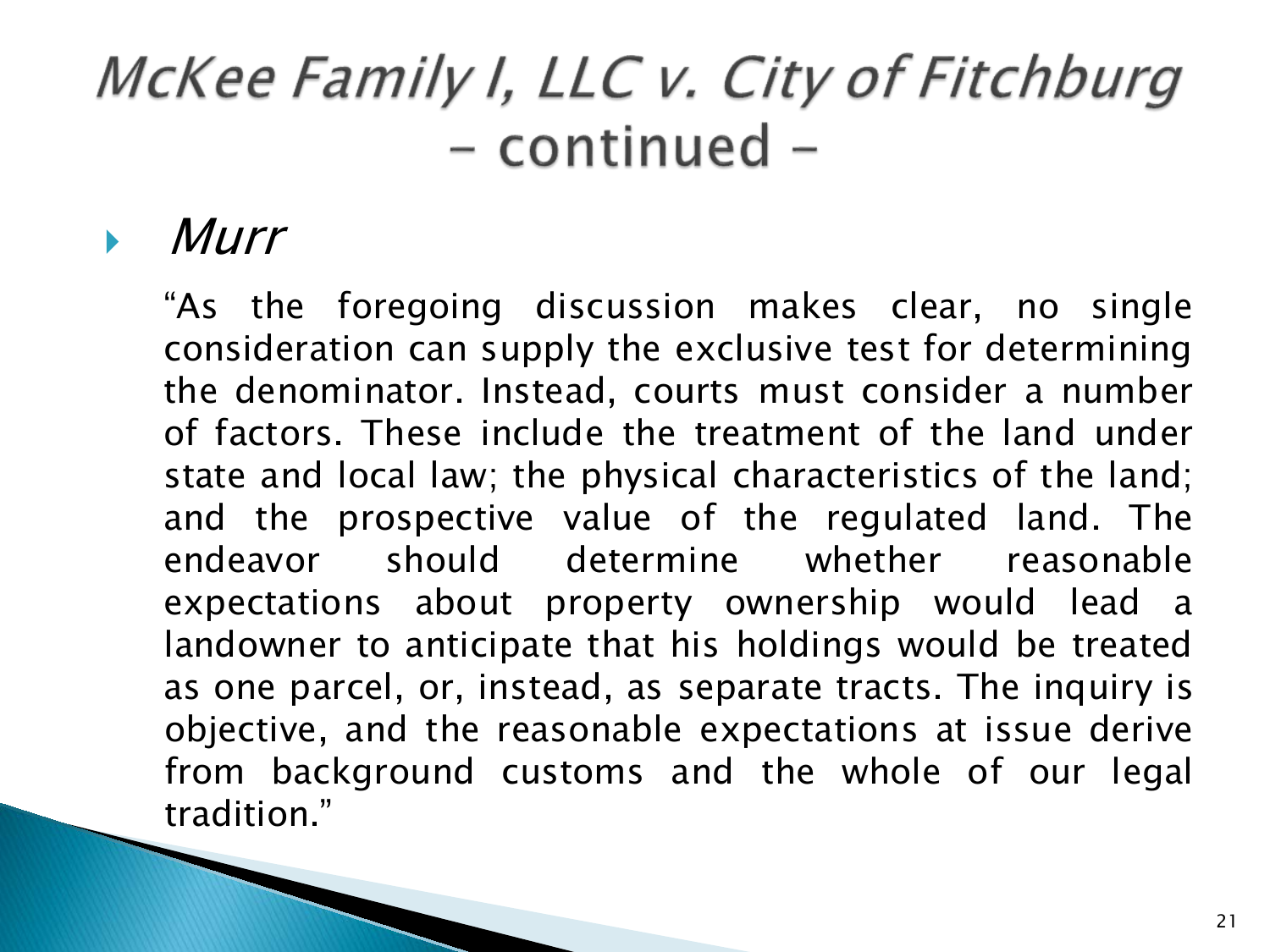#### McKee

"Wisconsin applies the bright-line building permit rule because it creates predictability for land owners, purchasers, developers, municipalities and the courts….

In contrast, the rule proposed by McKee, which would require a case-by-case analysis of expenditures, would create uncertainty at the various stages of the development process…. According to McKee, "the concept of fair play and protection of settled expectations demands a more flexible and searching inquiry than bright-line rules such as the building permit test can provide….

For the reasons set forth above, we decline to adopt this approach."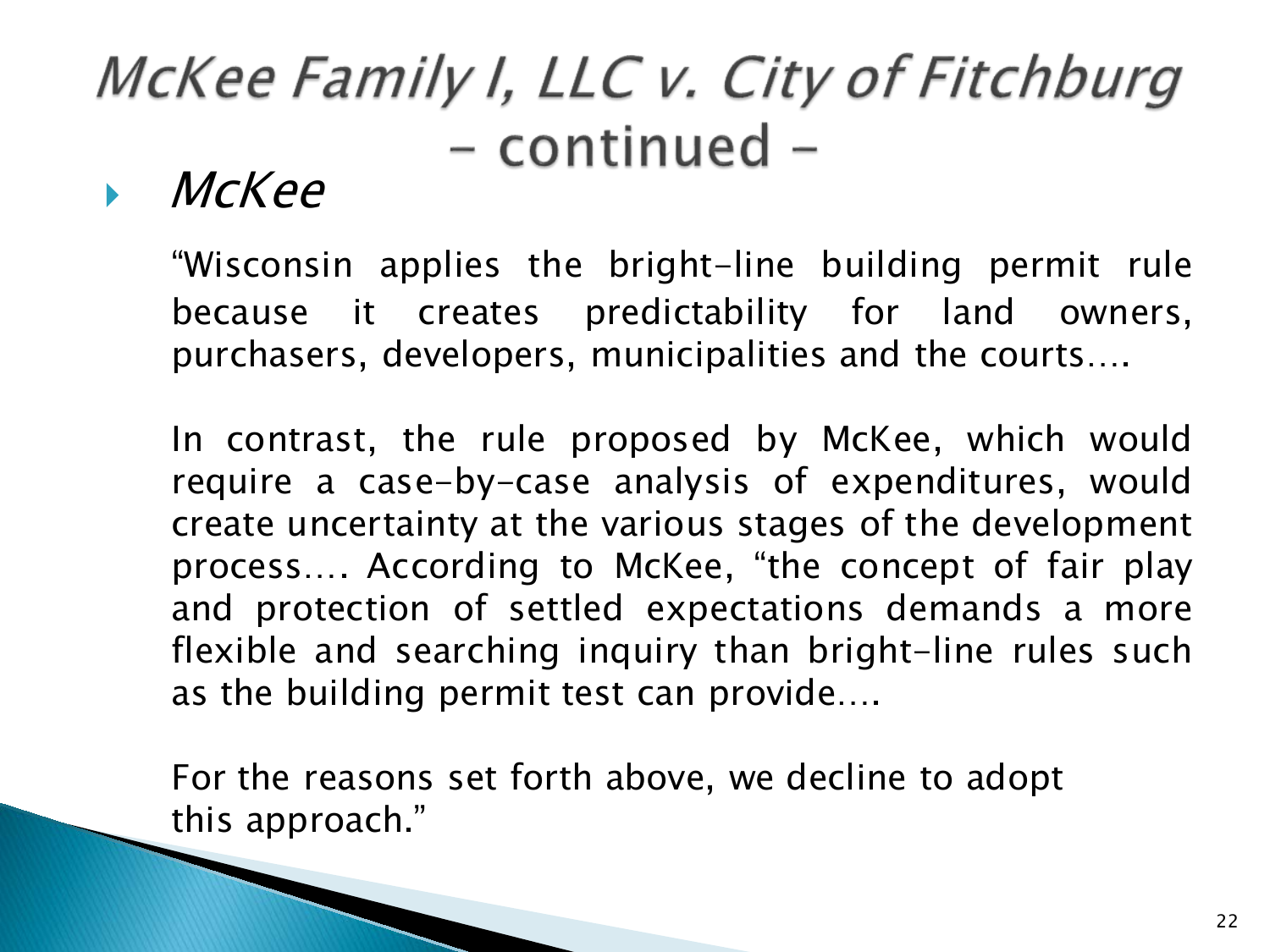- As to the creation of a contractual relationship, the Court held no such relationship exists
- There is a strong presumption that legislative enactments do not create contractual rights
- There must be clear indication that the legislature intents to bind itself contractually to overcome the presumption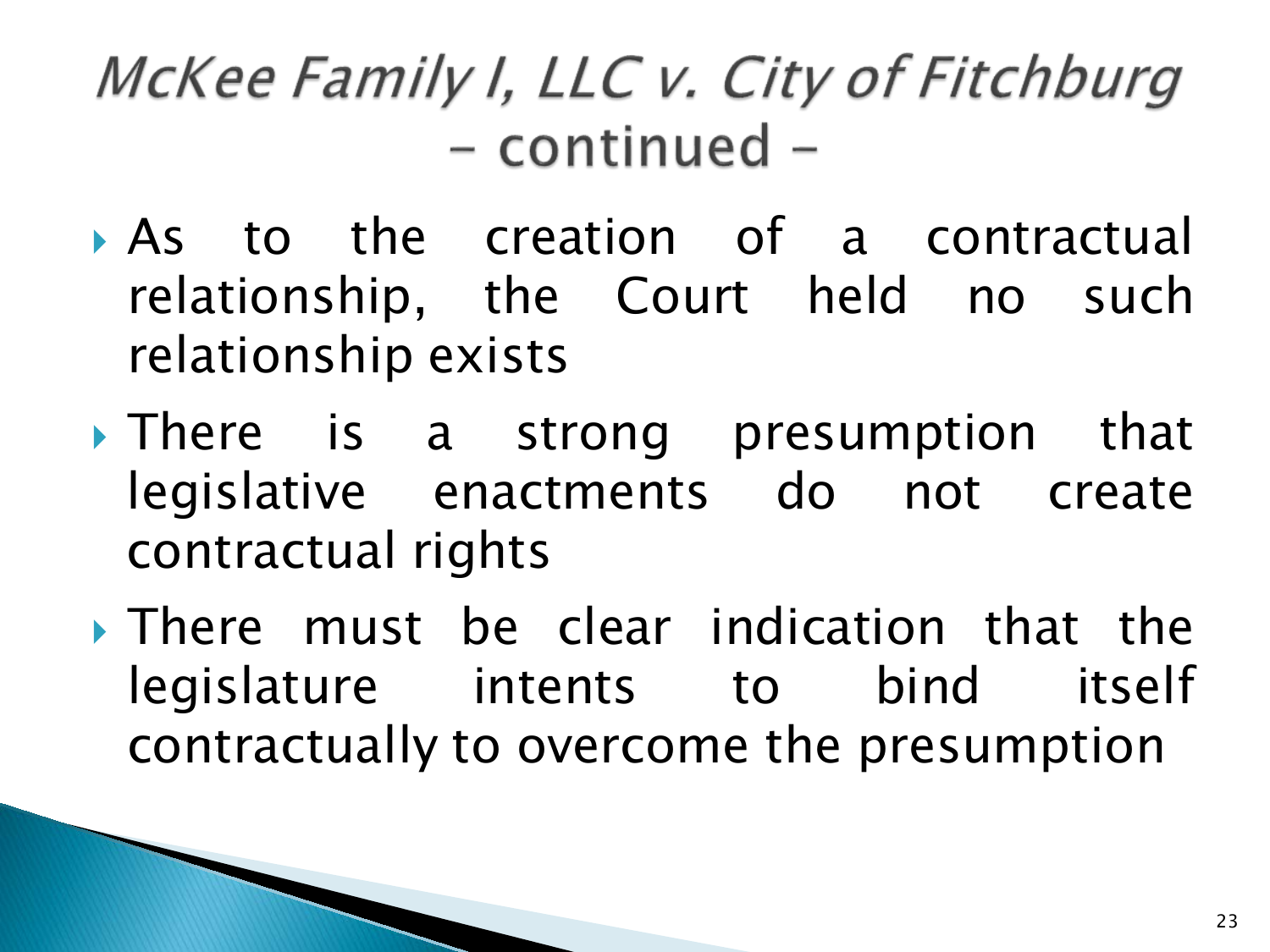- If The property owners did not provide any evidence of a contract
- Thus, planned development district zoning does not create contractual expectations upon which a developer may rely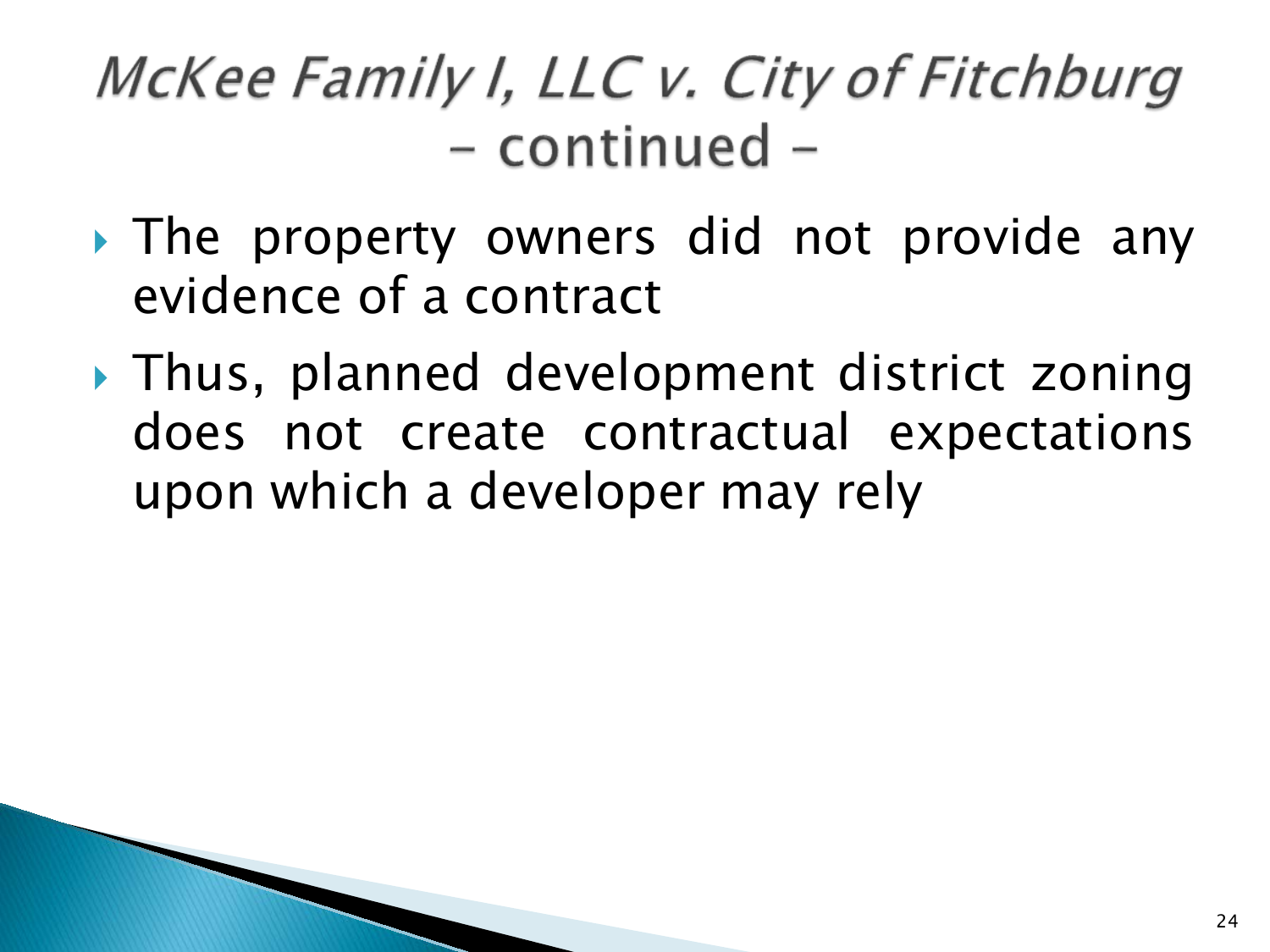- ▶ Bottom Line A very clear decision
	- Property owner's rights do not vest until developer has submitted application for building permit that conforms to zoning requirements in effect at time of application, and
	- Planned development district zoning does not create contractual relationship between property owner and government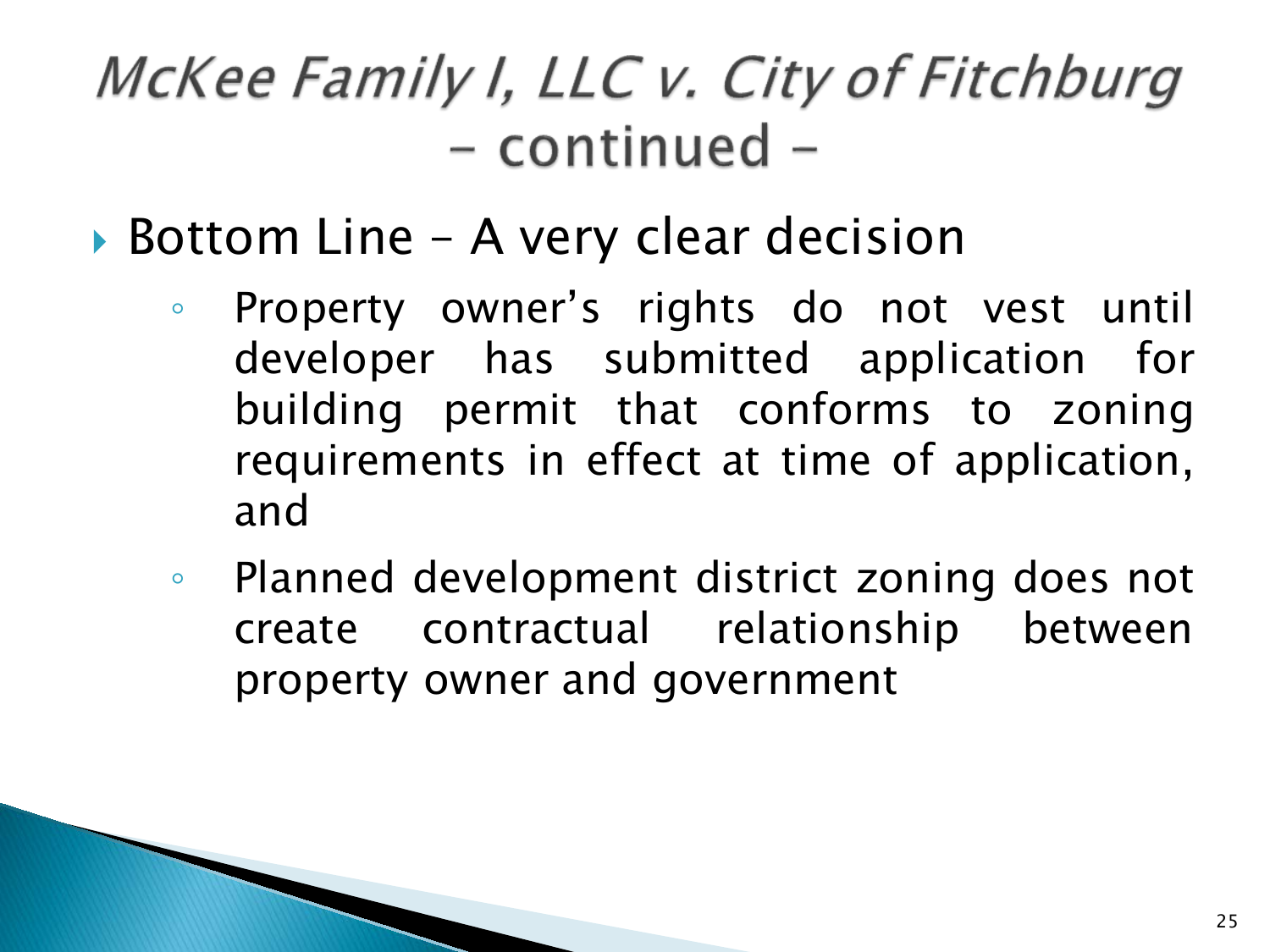### AllEnergy Corporation v. Trempealeau County Environment & Land Use Committee 2017 WI 52

 Silica sand mining company sought certiorari review of county Environment and Landuse Committee denial of its conditional-use permit application for nonmetallic mineral mining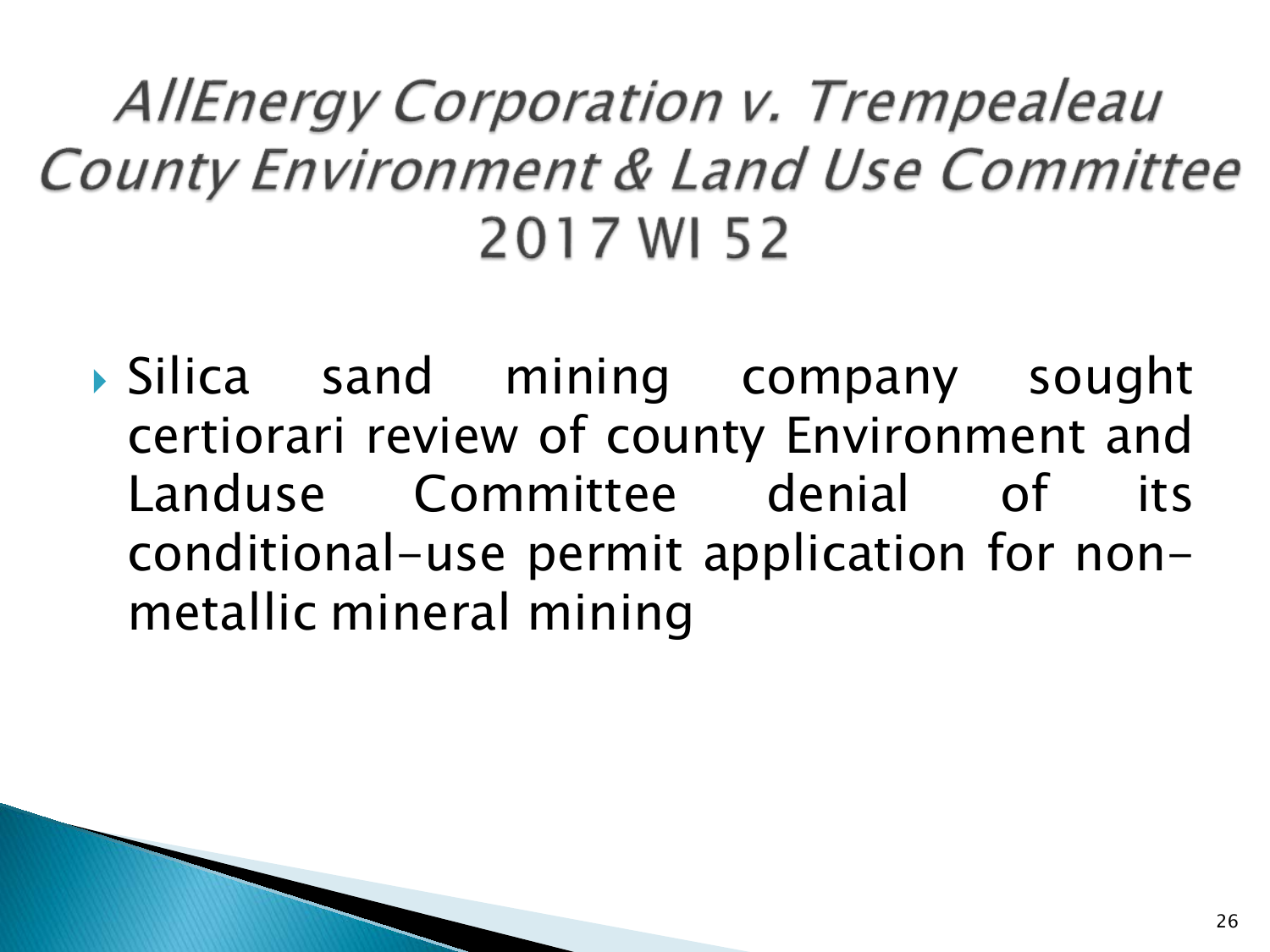- AllEnergy proposed a 265-acre silica sand mine in the Town of Arcadia in Trempealeau County
- ▸ The proposed mine was to be located in an exclusive agricultural zoning district (nonmetallic mining is a conditional use)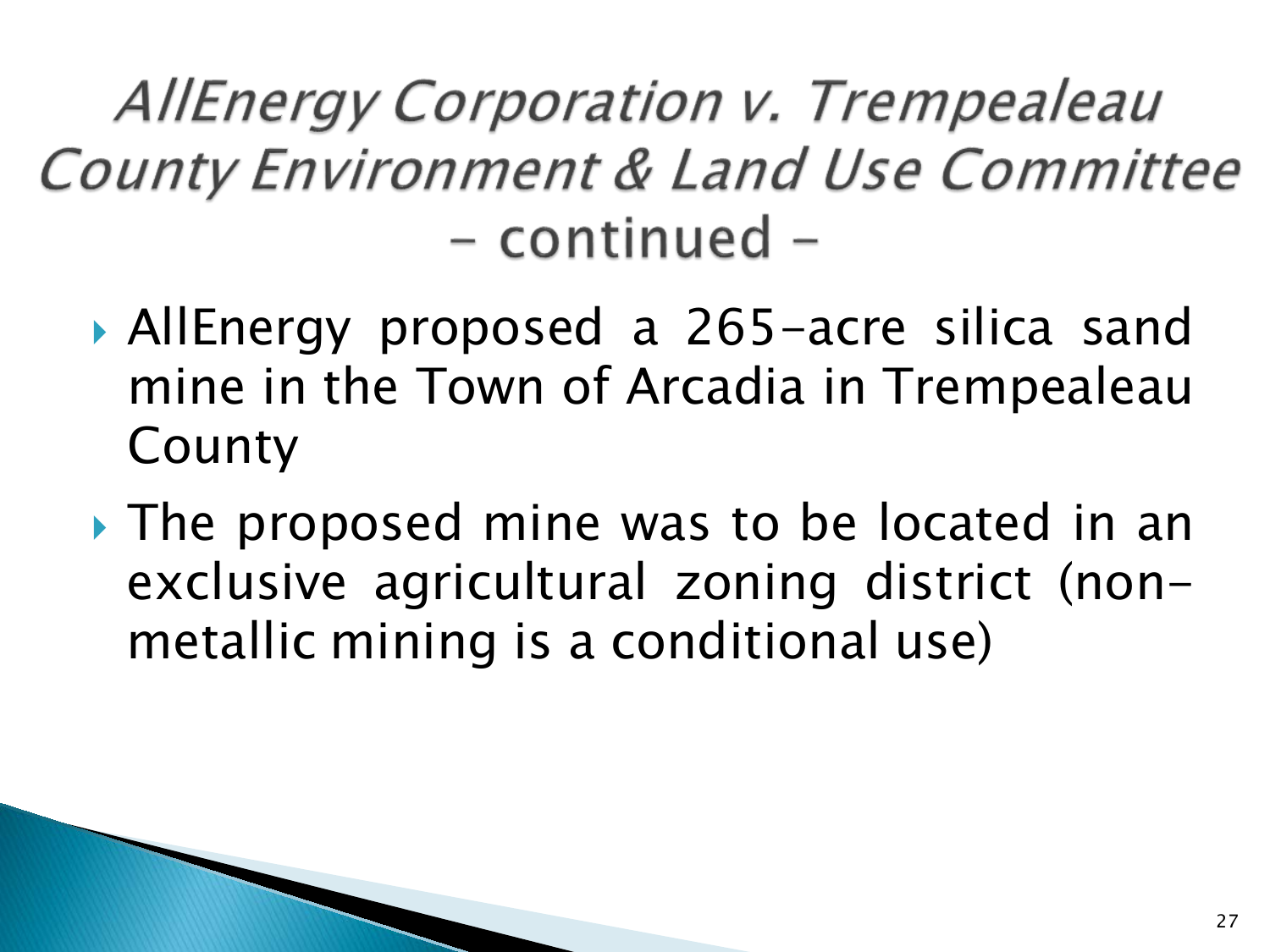- ▶ Following a public hearing on the proposed permit, the County Environment & Land Use Committee voted seven-to-one to adopt 37 conditions for the mine, but then voted five-to-three to deny the permit
- Denial was based largely on the concerns raised at the public hearing  $-$  negative impacts on public health, public safety, and the aesthetics of the area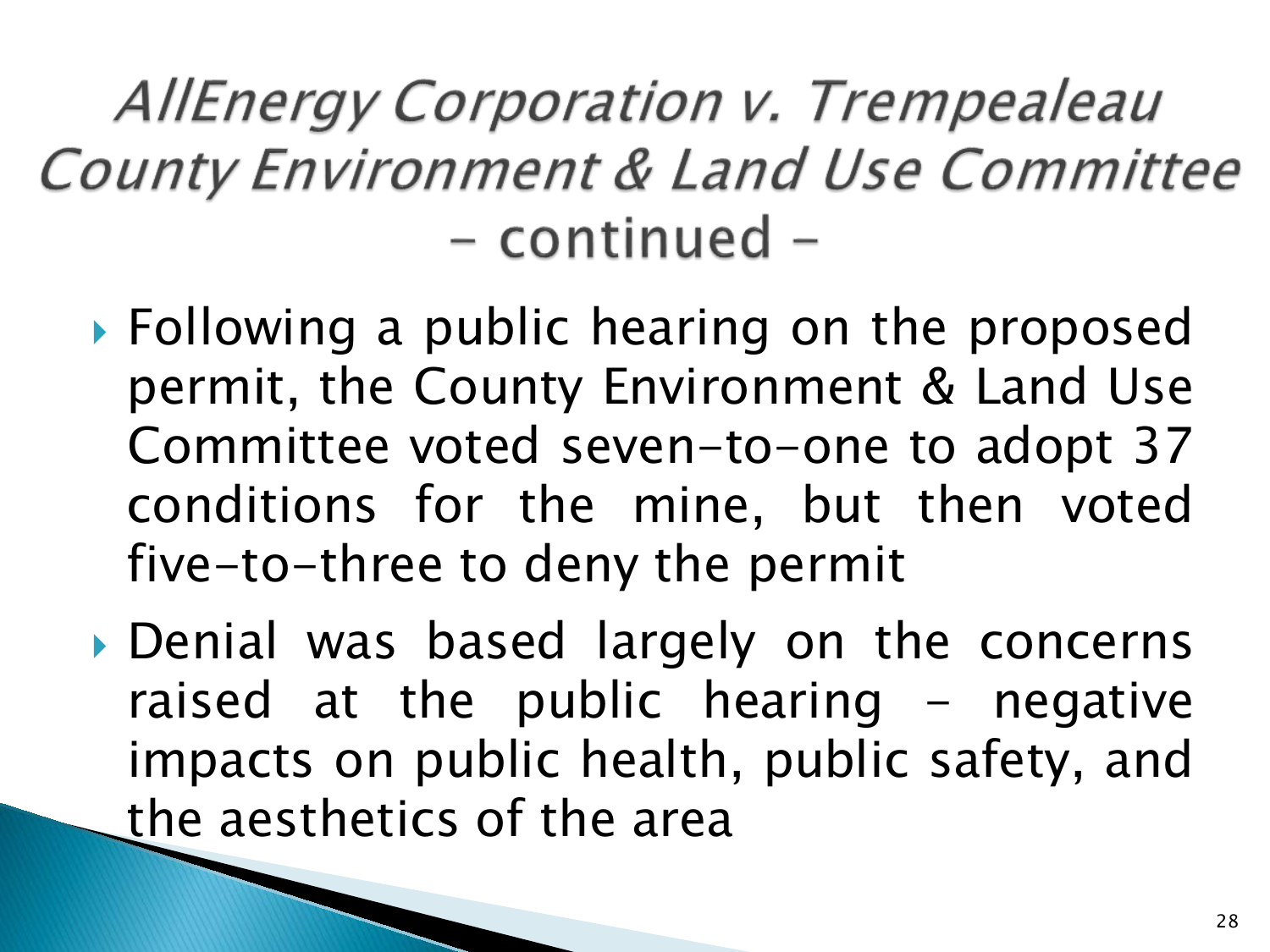- AllEnergy sued arguing
	- 1. The Committee did not keep within its jurisdiction when denying the CUP when it based its decision on "legislative concerns implicating public health, safety, and welfare"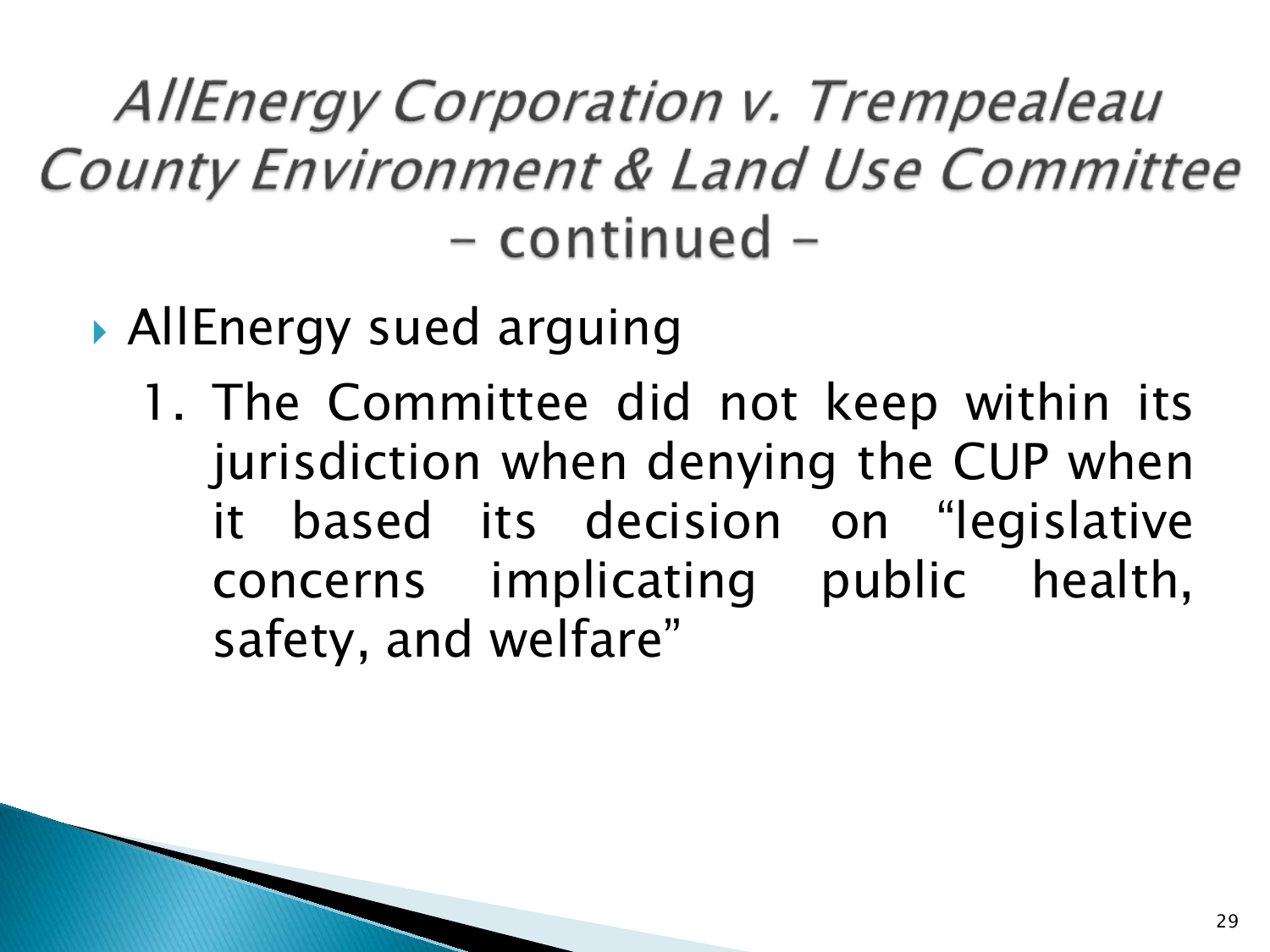- 2. The Committee could not have reasonably made the decision it did based on the evidence
- 3. The Court should "adopt a new doctrine" that where a conditional use permit applicant has shown that all conditions and standards…have been or will be met the applicant is entitled to the issuance of the permit"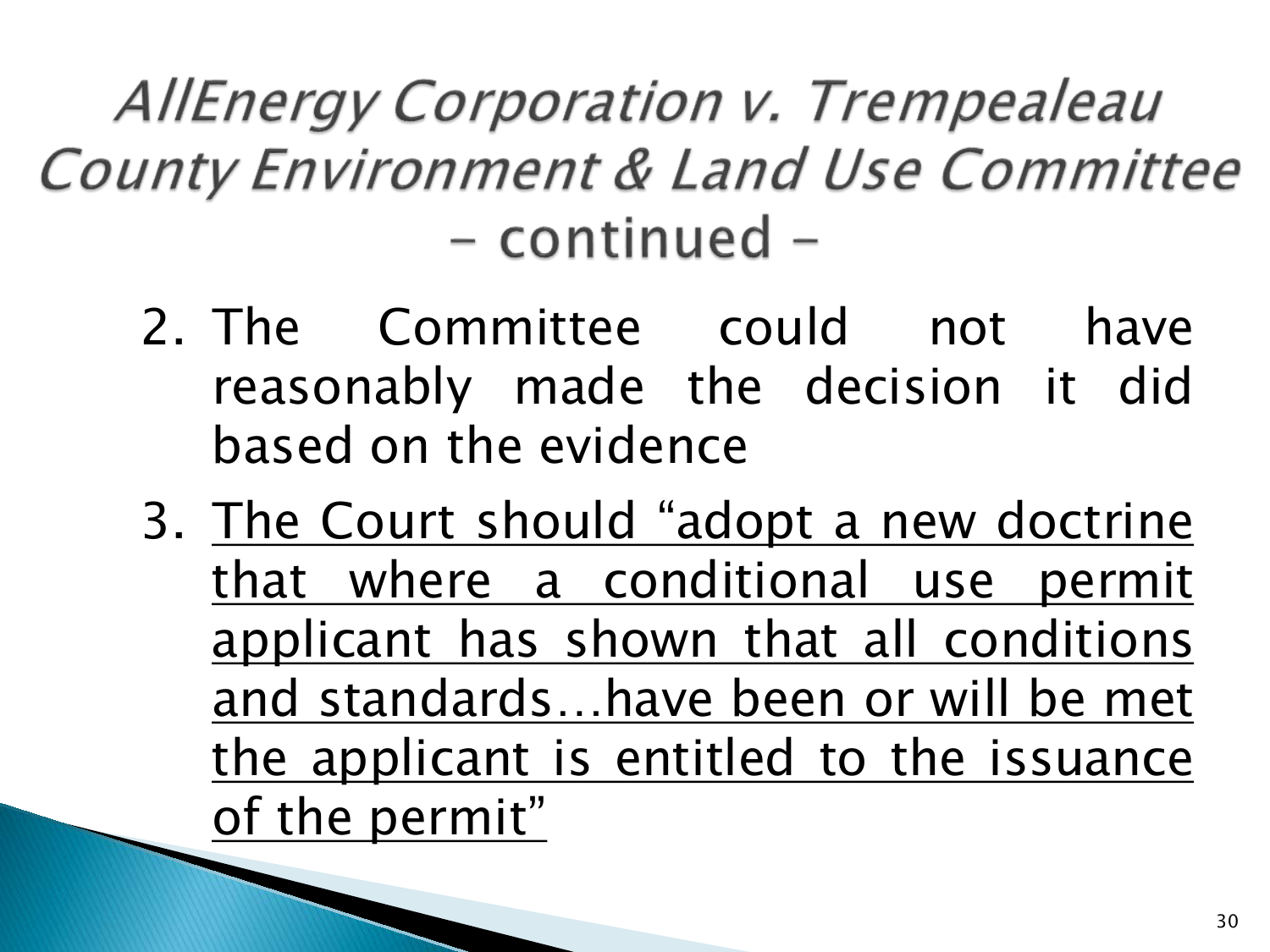- After both the circuit court and court of appeals found in favor of the County, the Supreme Court accepted review
- In the end the Court did not bite it upheld the denial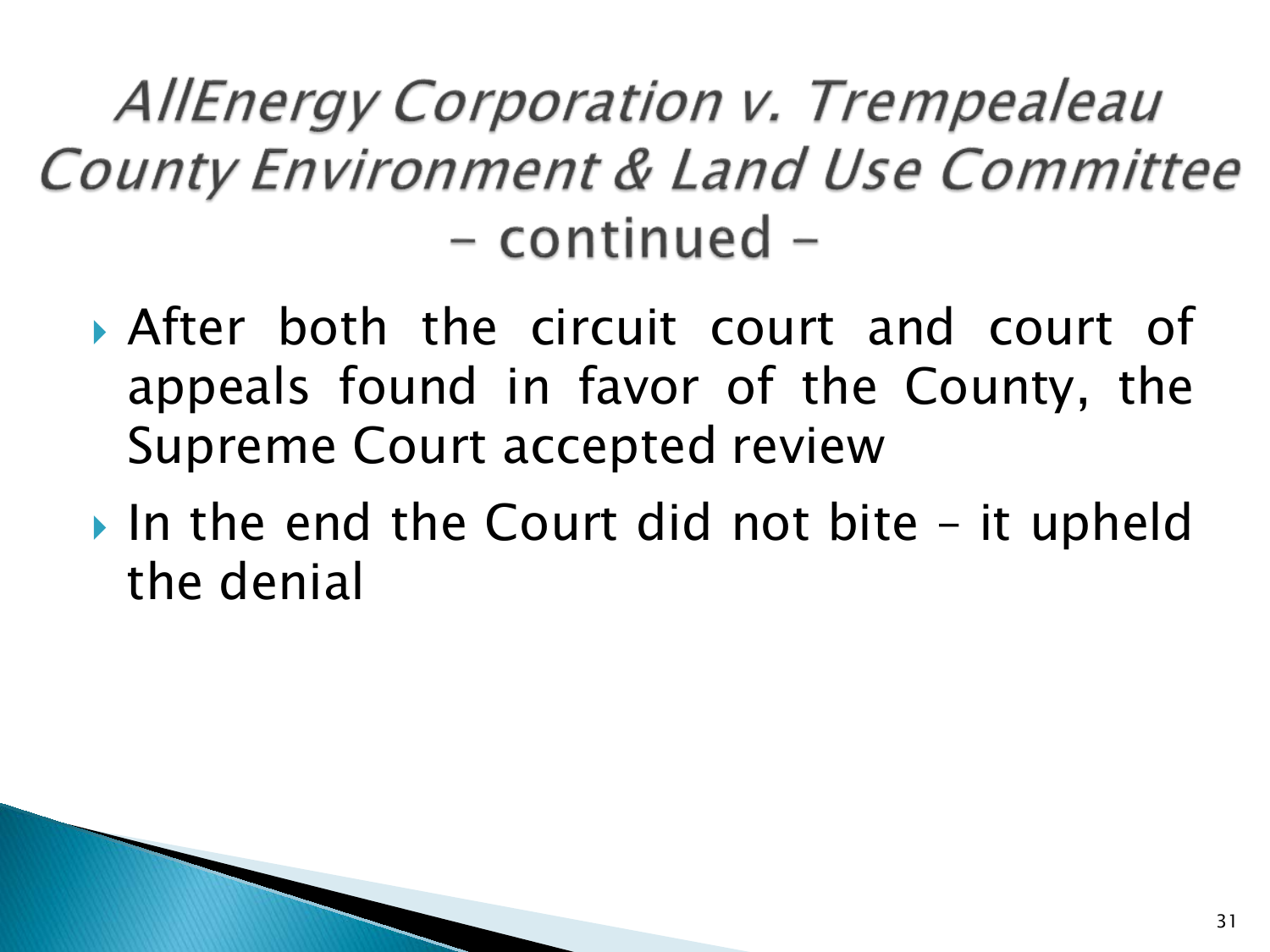- ▶ The Court held that "no presumption exists that a conditional use is *ipso facto* consistent with the public interest or that a conditional use is a use as of right at a particular site within an area zoned to permit that conditional use"
- ▶ "In Wisconsin, and in many states, a conditional use is one that has been legislatively determined to be compatible in a particular area, not a use that is always compatible at a specific site within that area."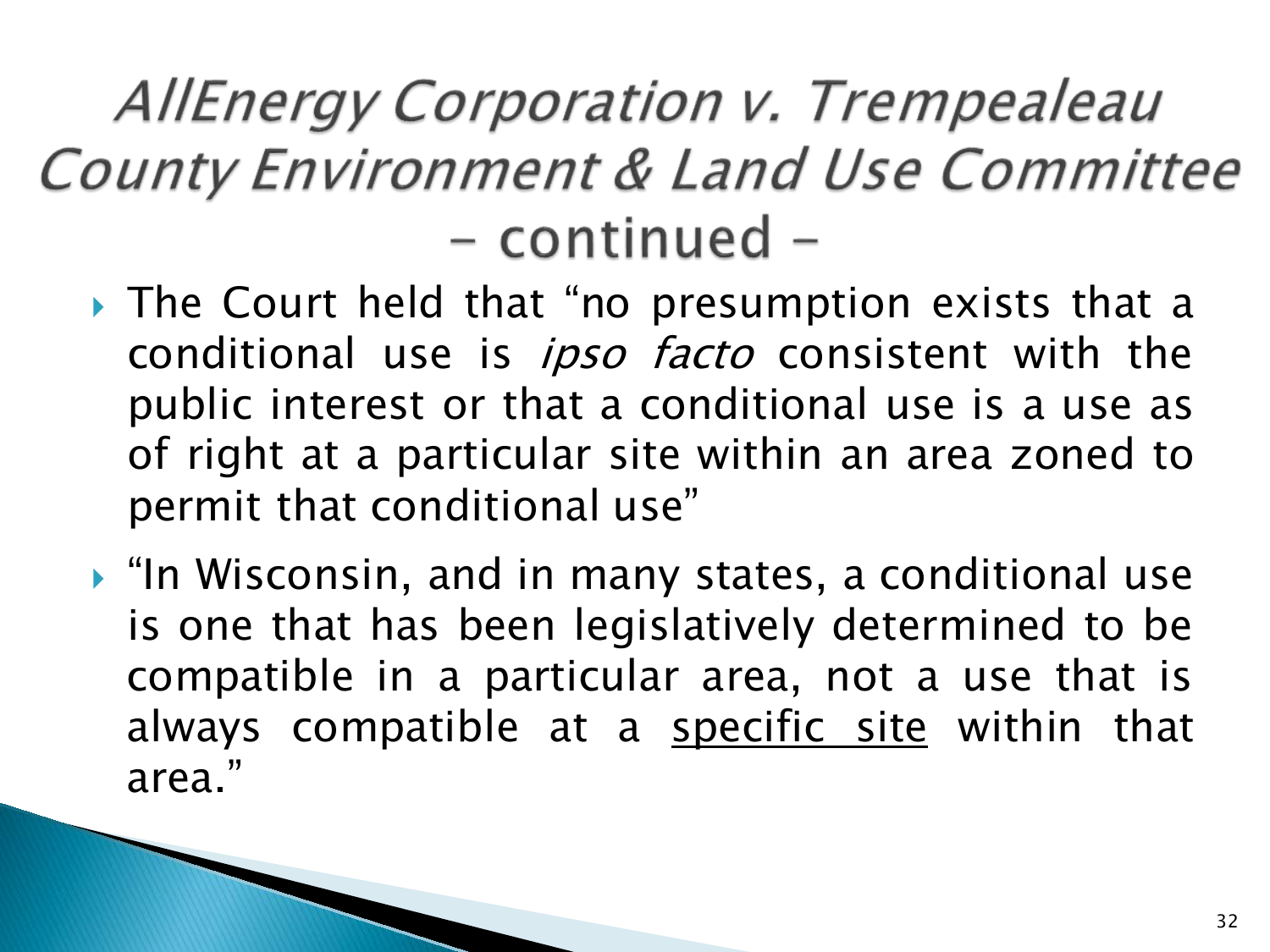- ▶ Bottom Line
	- Business as usual

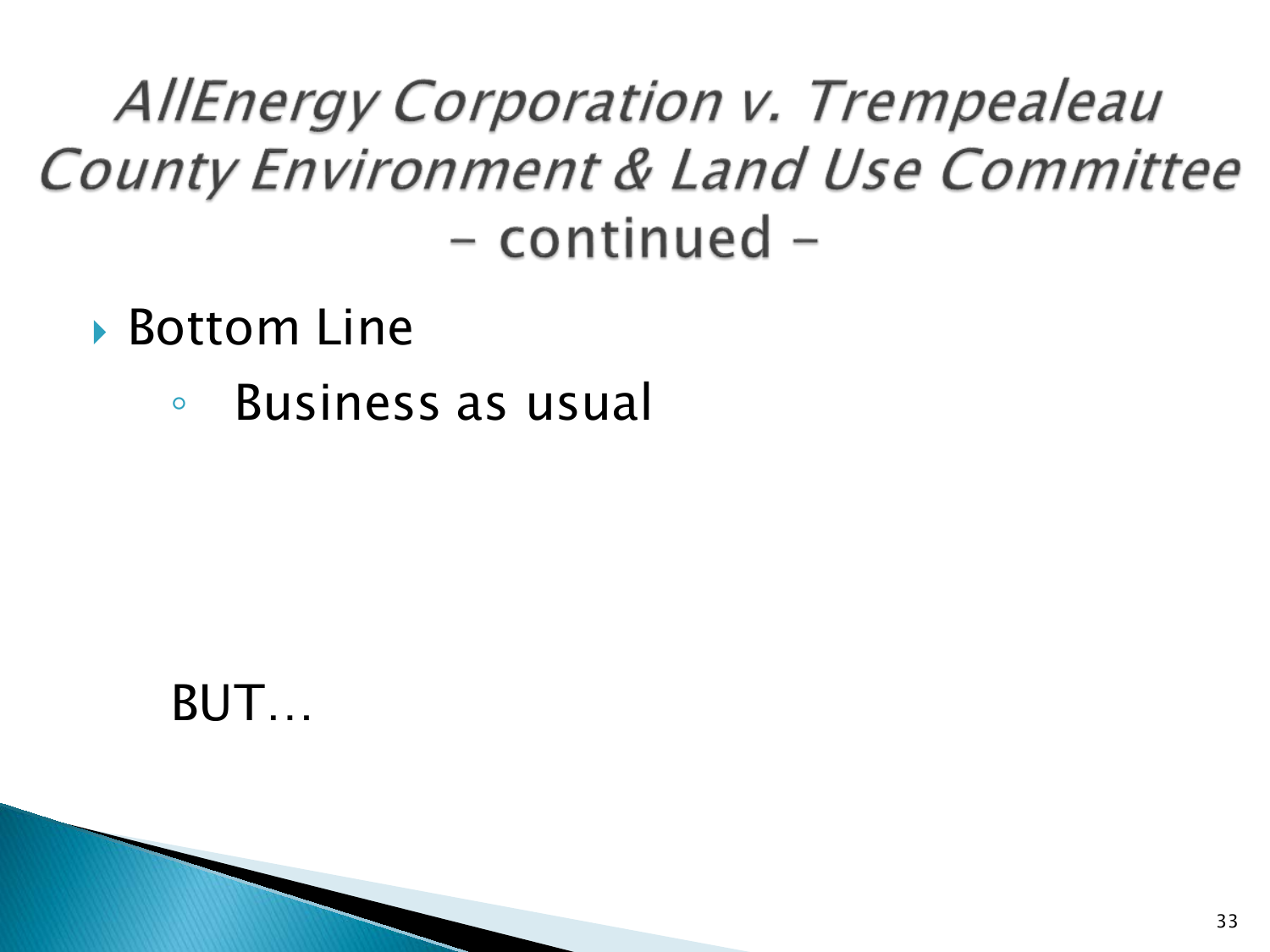- ▶ This was a plurality opinion
	- Two justices on the lead opinion, two justices on the concurrence, and three justices dissented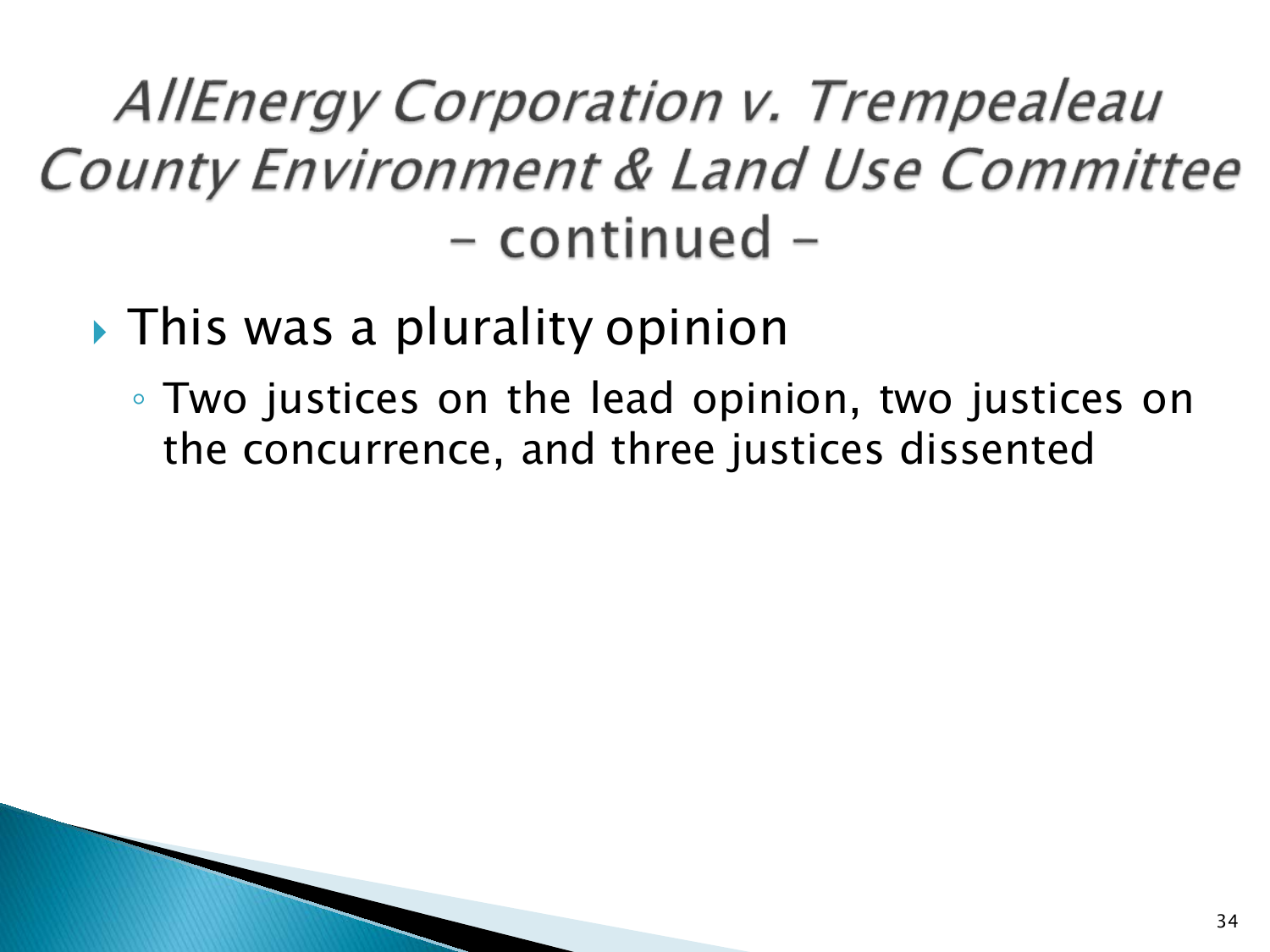- **► The dissenting opinion takes the view that** local governments have less discretion and concluded that the Committee exceeded its jurisdiction
- According to the dissent, the jurisdiction of the Committee is limited to determining the appropriate conditions to control for the potentially hazardous aspects of the proposed mine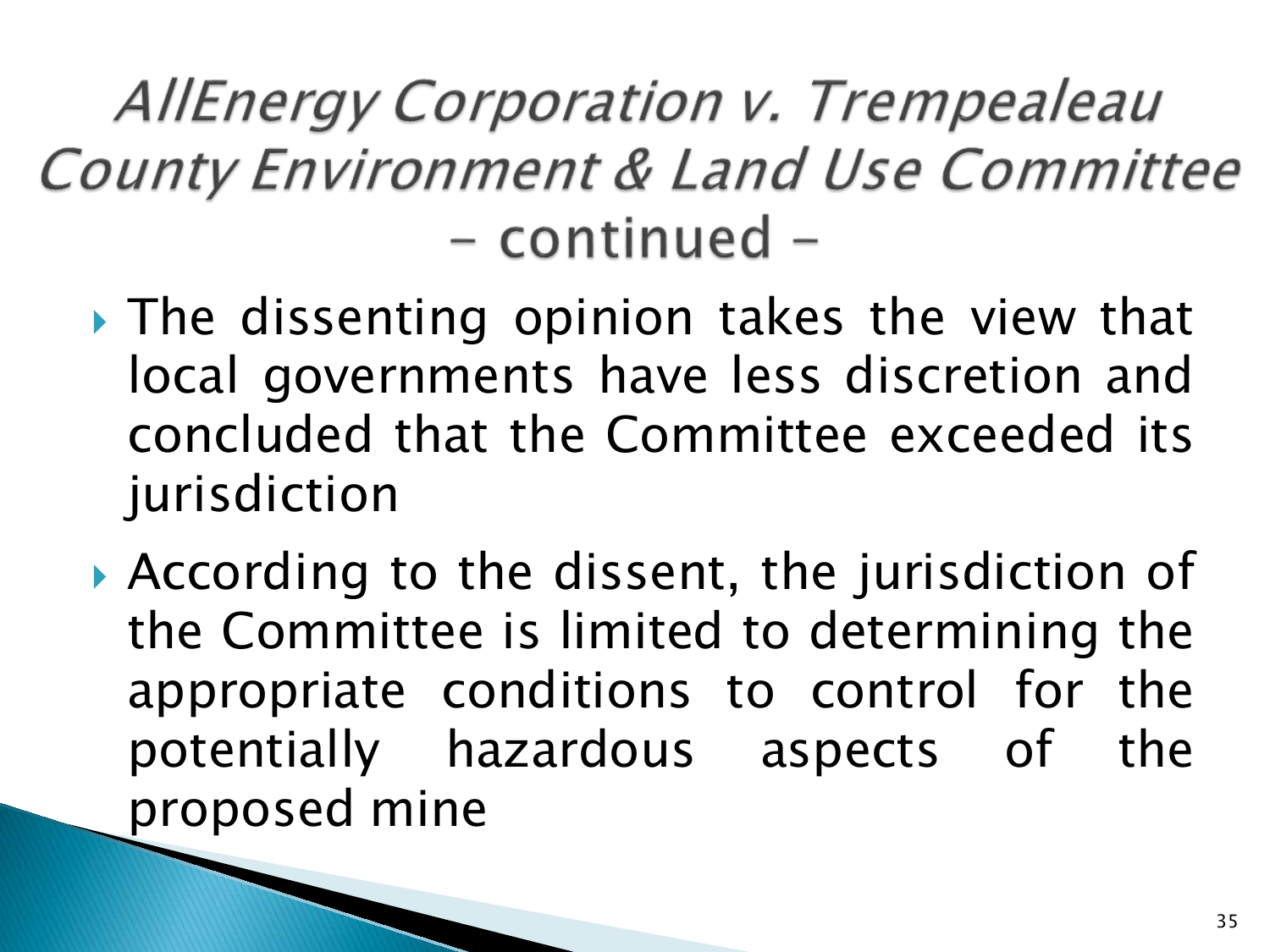"[w]hen the Trempealeau County Board writes its zoning code, or considers amendments, the testimony it needs, and is appropriate to consider, is whether a type of use is compatible with a designated zoning district. This is the stage at which the County has the greatest discretion in determining what may, and may not, be allowed on various tracts of property."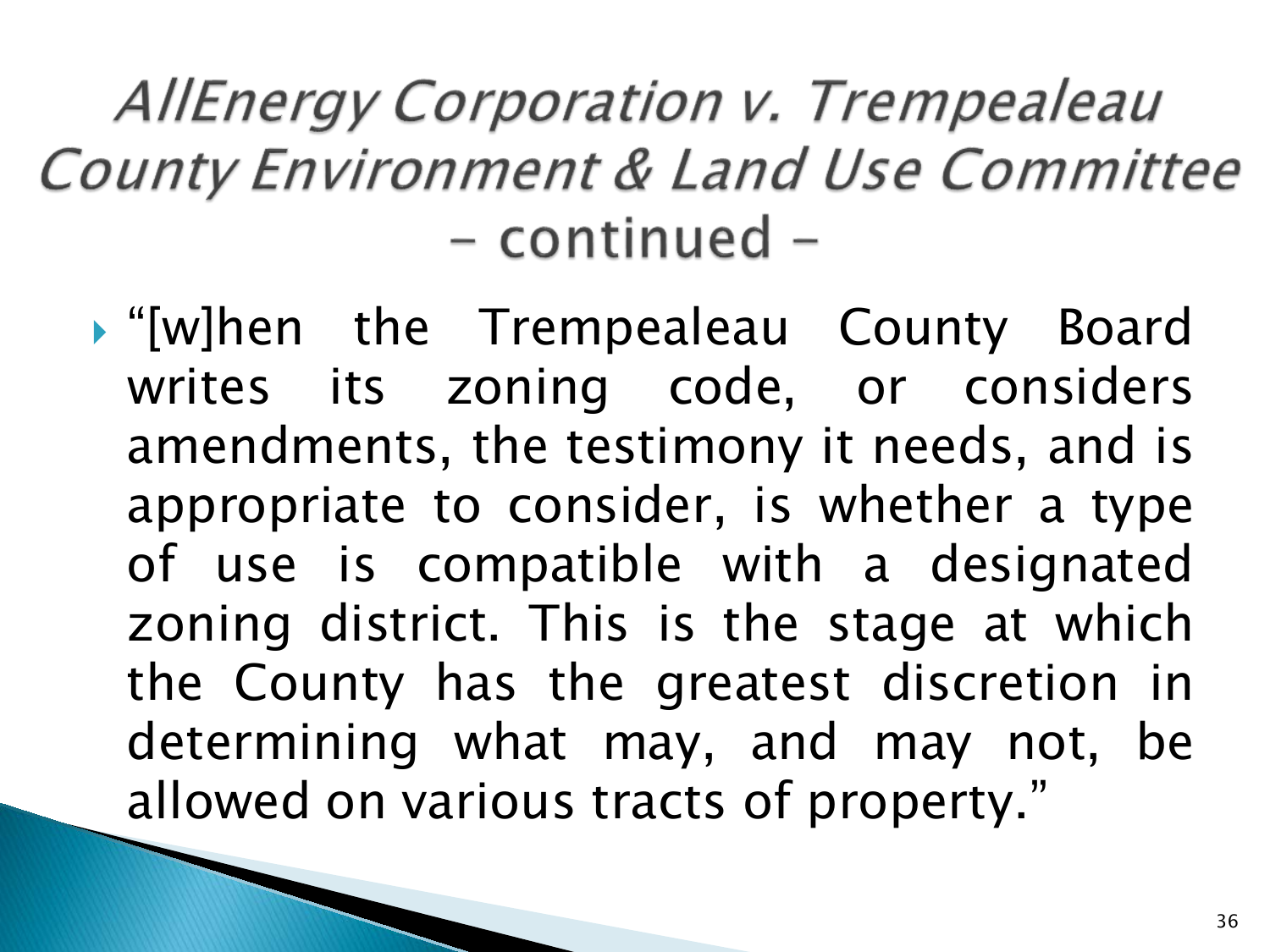▶ The dissent believes that the Trempealeau County Board had legislatively determined that sand mining is not inconsistent with the agricultural zoning district:

"An application for a conditional use permit is not an invitation to re-open that debate. A permit application is, instead, an opportunity to determine whether the specific instantiation of the conditional use can be accomplished within the standards identified by the zoning ordinance."

**CONTRACTOR**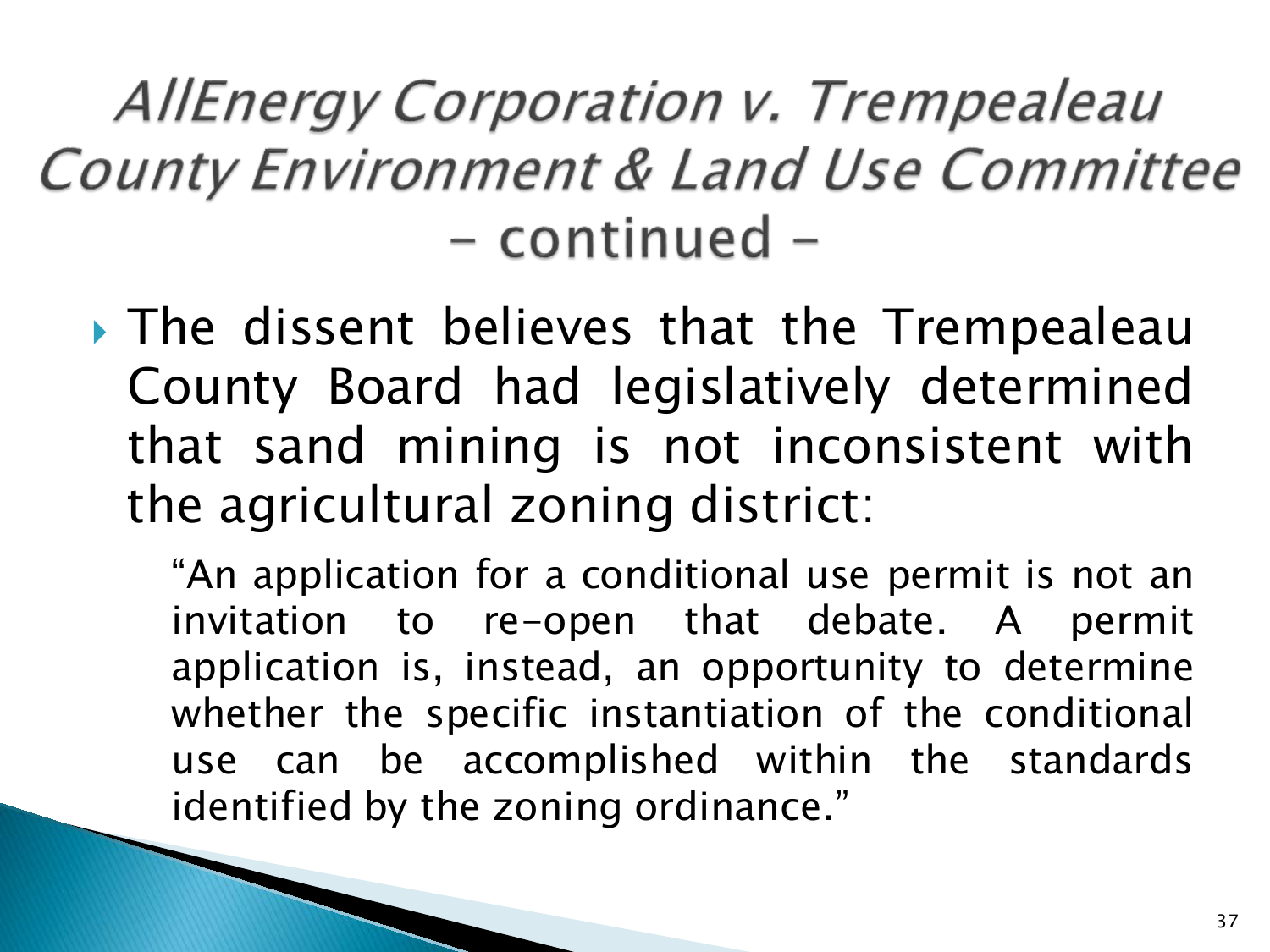Thus, the dissent concludes that the "Committee exceeded its jurisdiction when it took upon itself the task of determining whether a sand mine, as a general proposition, is an appropriate use of the AllEnergy property"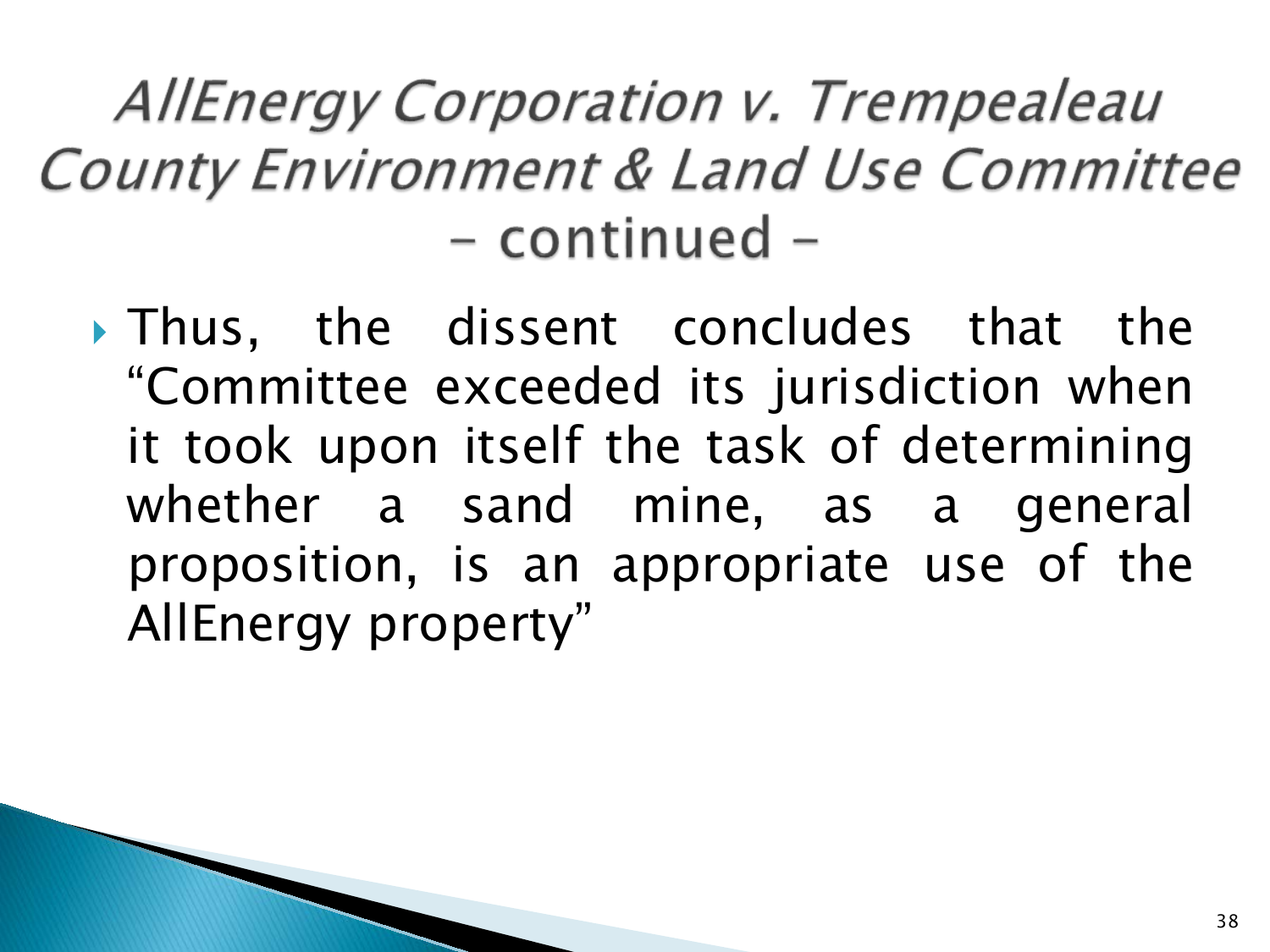"A proper record, and proper exercise of discretion, would demonstrate the Committee actually engaged with the specifics of AllEnergy's proposal, and then determined whether appropriate conditions would protect against the hazards of this type of conditional use. So for example, after identifying that sand mines in general might threaten Trout Run Creek and surrounding wetlands, the Committee should have informed AllEnergy of the nature of the threat<br>it feared and given it an opportunity to develop an alleviating <u>it feared and given it an opportunity to develop an alleviating</u><br>condition. Flooding is apparently a recurrent event in this area, so the Committee could have, and should have, required AllEnergy to develop a condition that would control for such an eventuality. Blowing dust consequent upon sand mining potentially has adverse health effects, so the Committee should have required AllEnergy to quantify the problem and propose a condition to address it. And so on with each of <u>the specific issues raised by the community or Committee members.</u><br><mark>This is the Committee's core function, and it was left undone</mark>."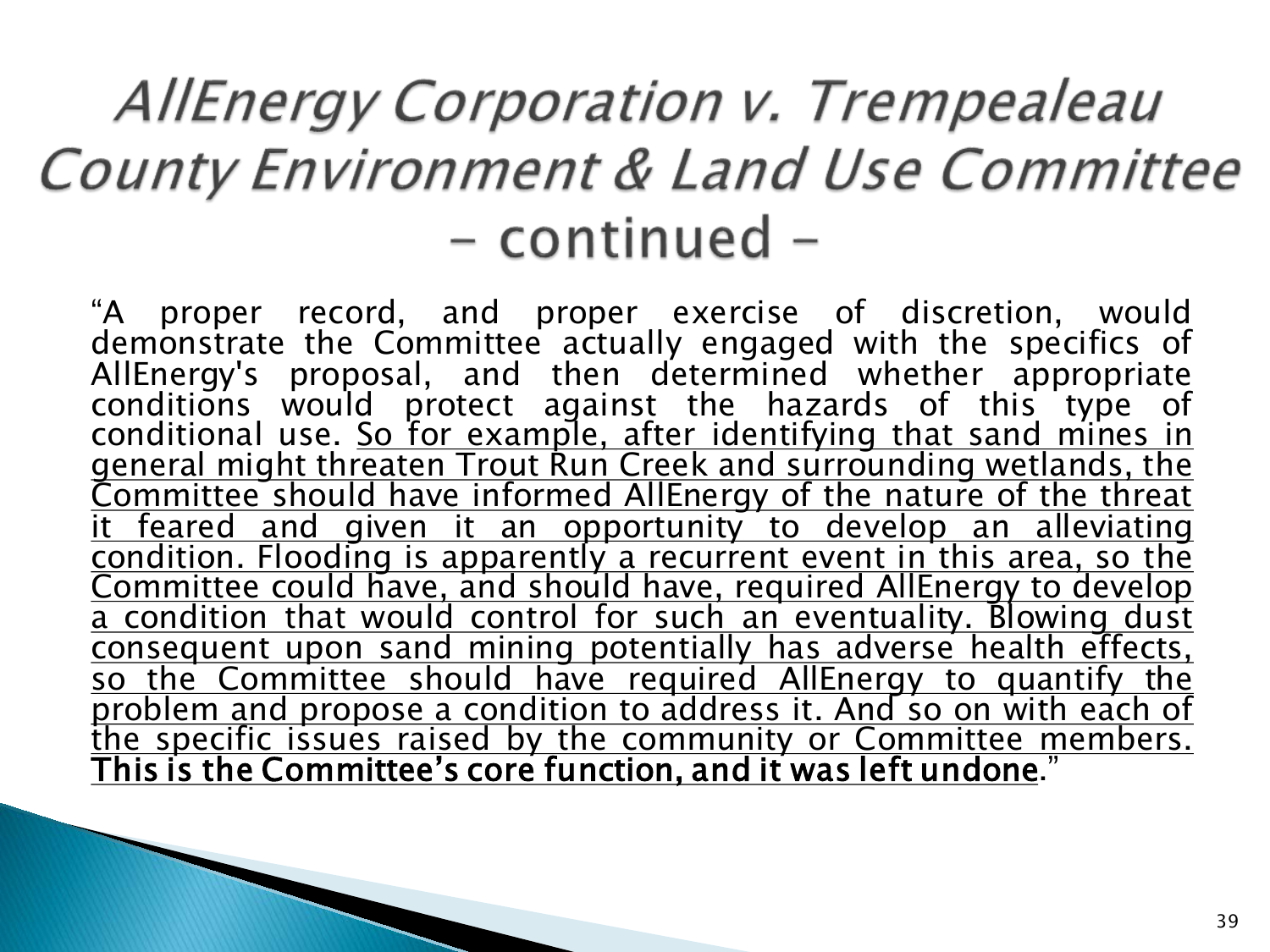### *Scenic Pit LLC v. Village of Richfield* 2017 WI App 49

 Operator of solid waste facility brought action against village, seeking declaration that operator need not comply with village's zoning and construction storm water and erosion control ordinances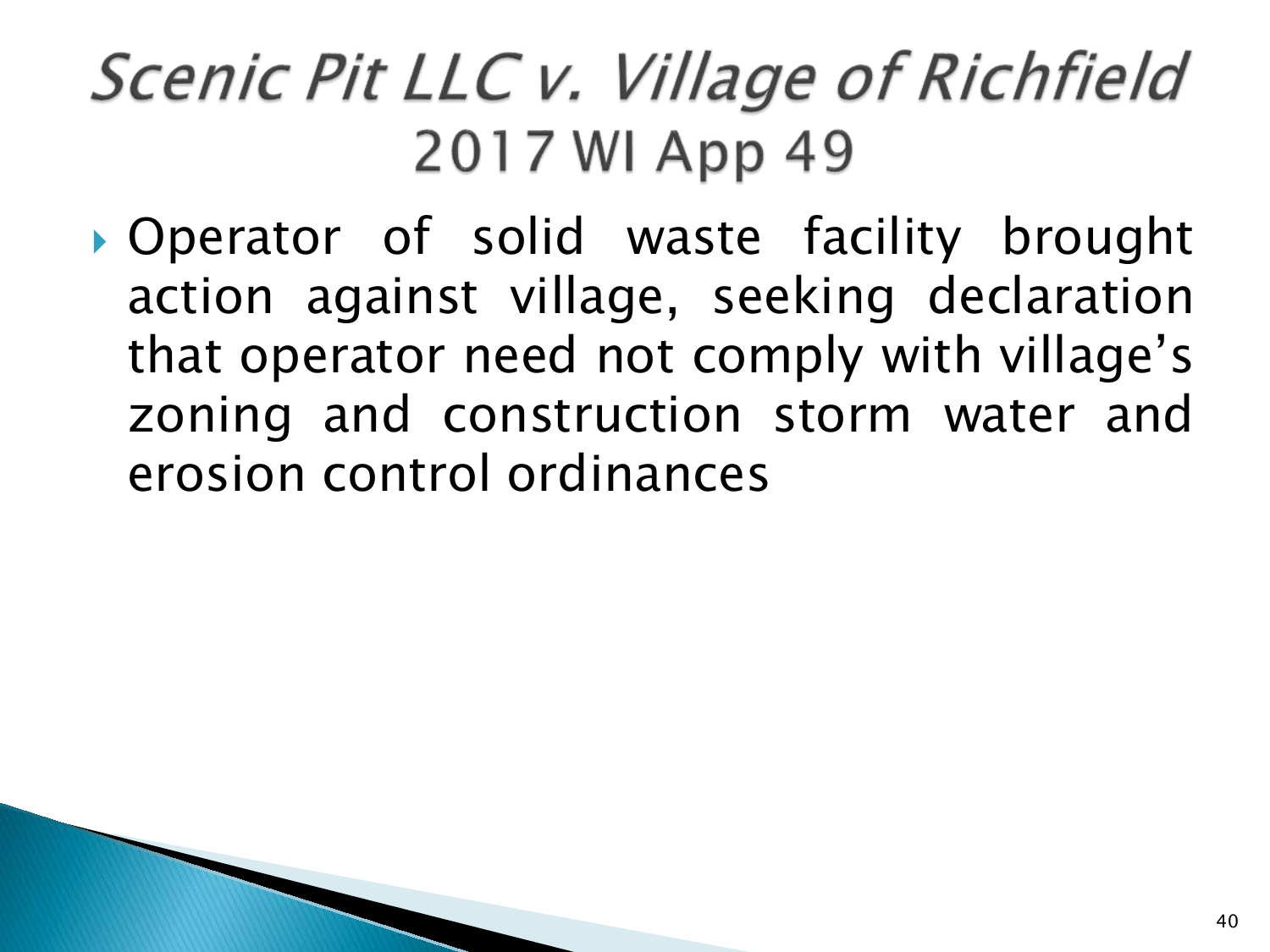- Scenic Pit LLC sought to open a clean fill solid waste facility in the Village of Richfield
- The facility was to accept disposal only of certain low hazard wastes
- The Village took the position that Scenic needed to obtain several local approvals, including rezoning, a conditional use permit, and storm water and erosion control permits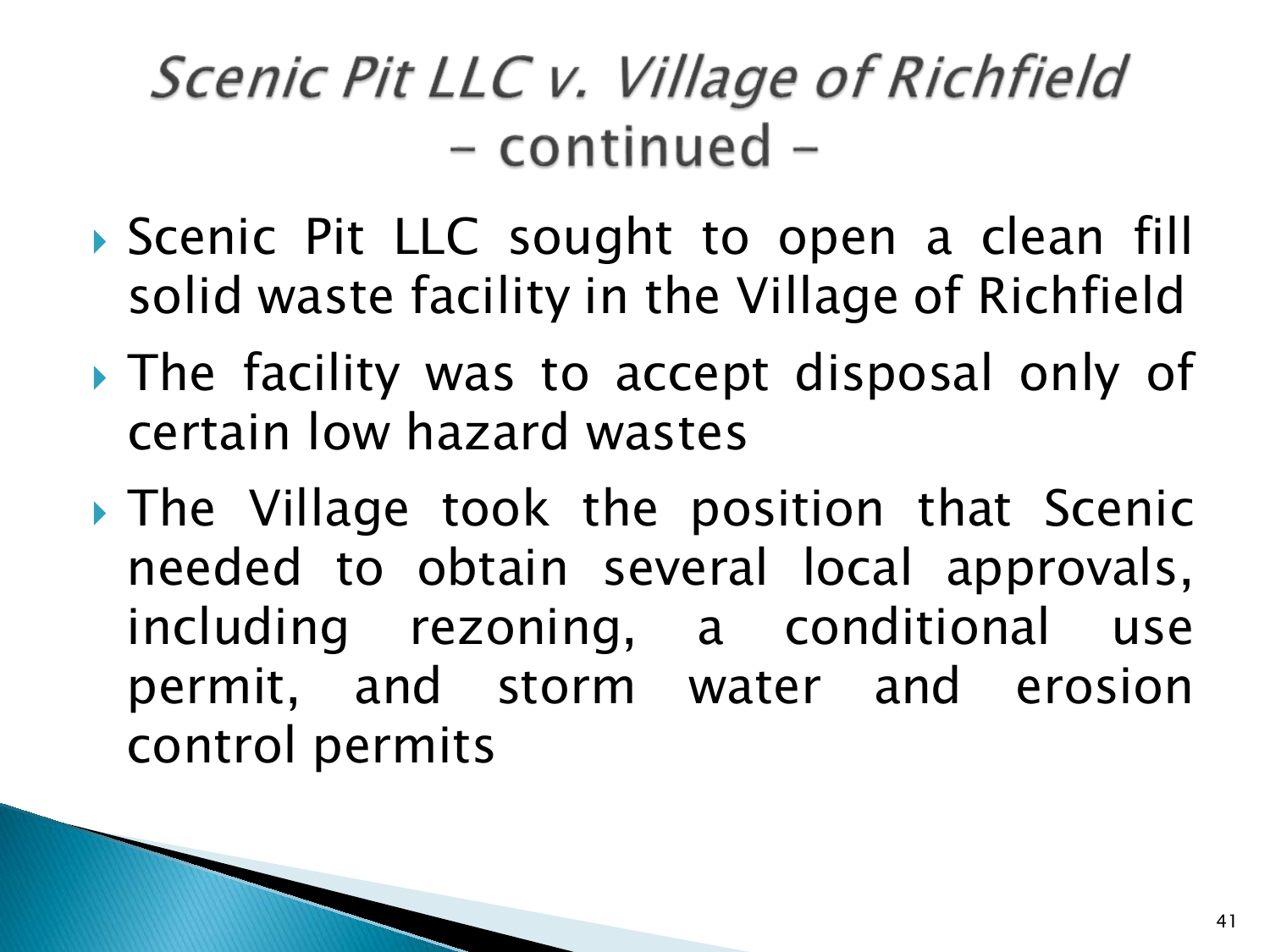- Scenic applied for construction permits from the Village, but it did not attempt to acquire the storm water and erosion control permit or the rezoning
- When the Village denied the construction permits, Scenic sued seeking a declaratory judgment that it was not required to comply with local approvals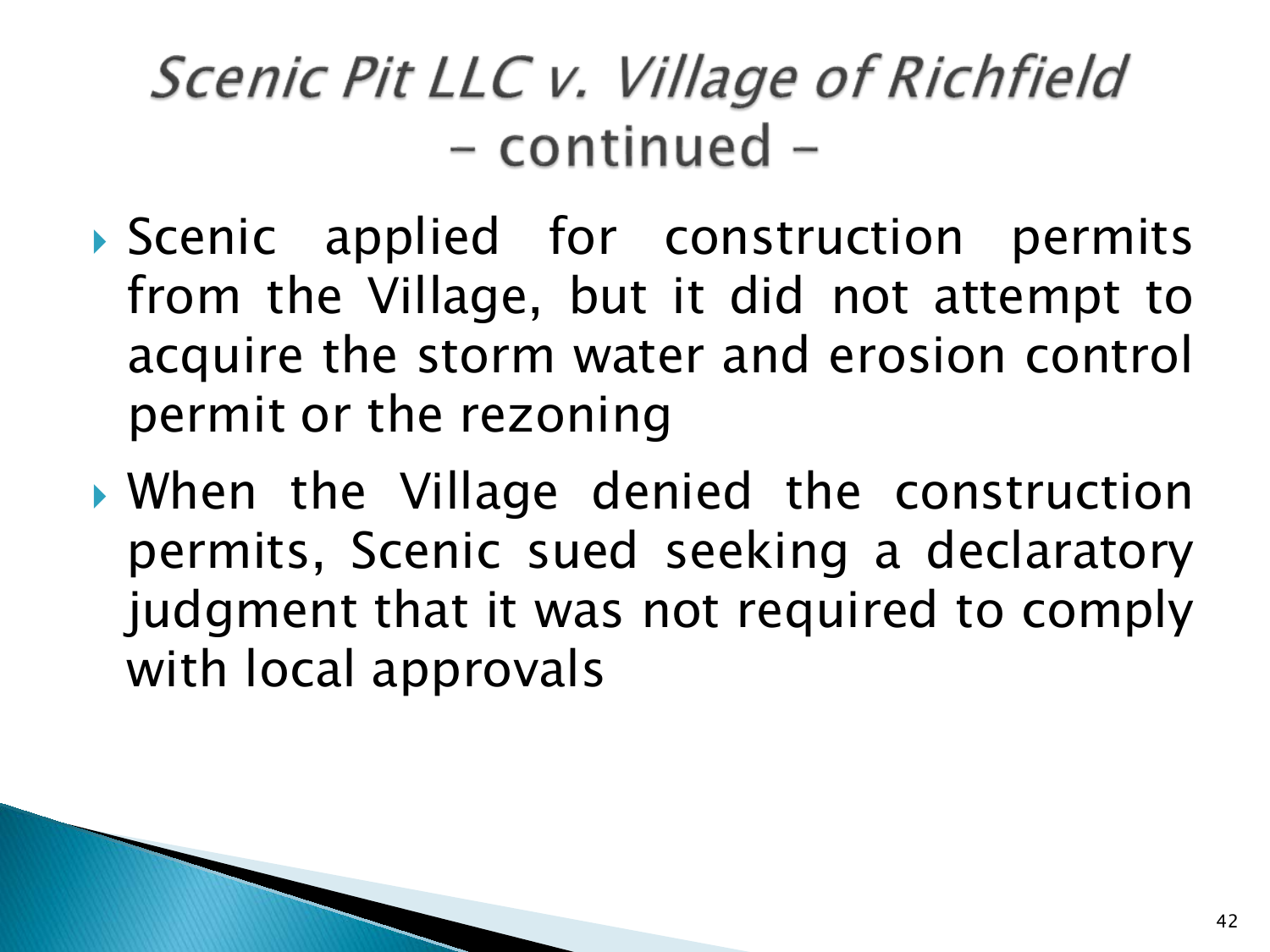- If The circuit court granted summary judgment to the Village
	- The circuit court determined that Scenic was required to comply with all local ordinances unless "state and local interests are diametrically opposed"
	- The circuit court found that the Village's ordinance requirements were not diametrically opposed to the state regulations and ruled against Scenic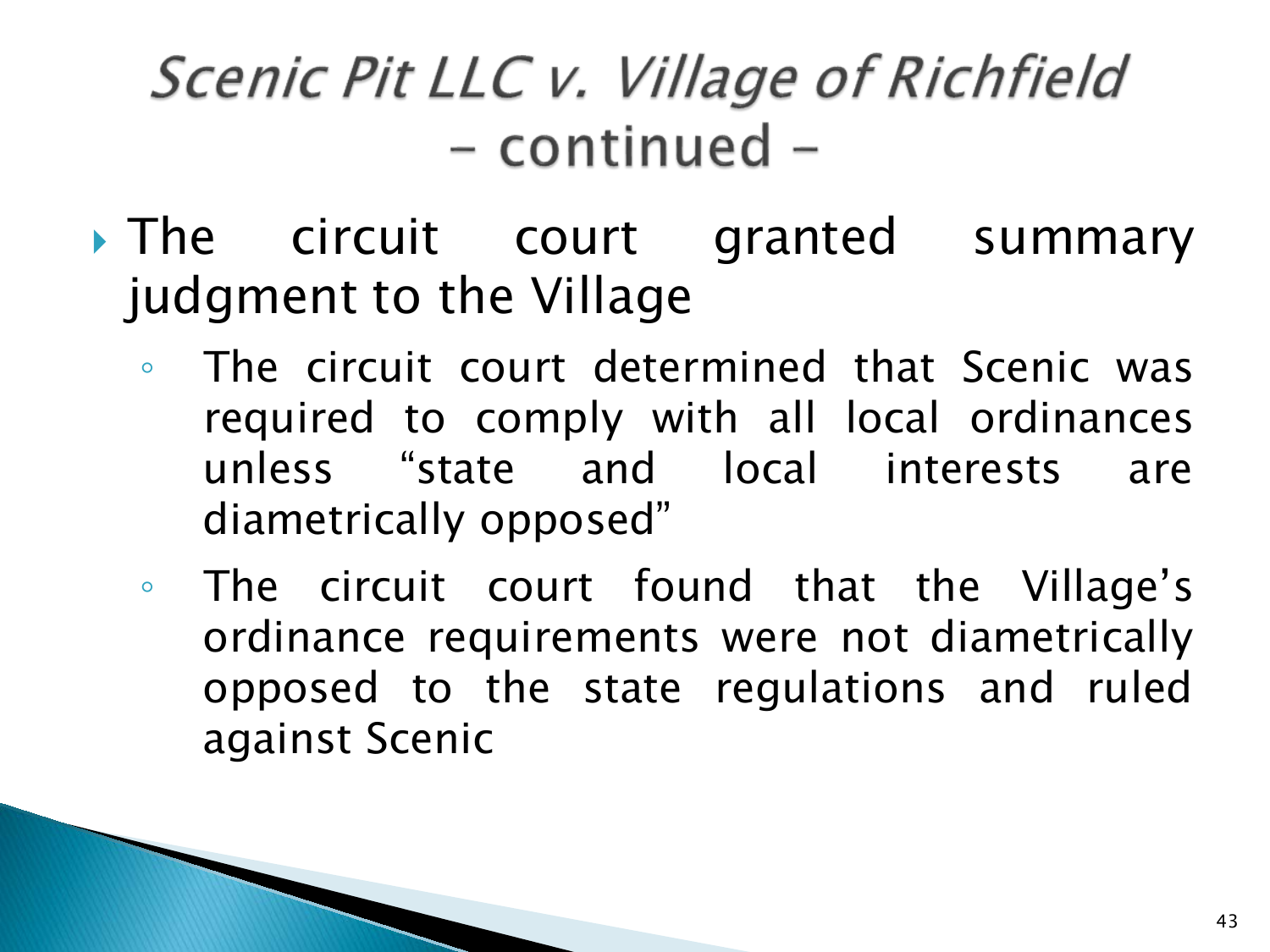- On appeal, Scenic argued that the DNR exempted clean fill facilities from needing to obtain the kind of local approvals the Village was requiring
- ▶ The Court of Appeals agreed with Scenic
- The court explained that the legislature has designated the regulation of solid waste facilities as a matter of statewide concern
- While a municipality may regulate matters of statewide concern, it may only do so as long as local ordinances do not conflict with state law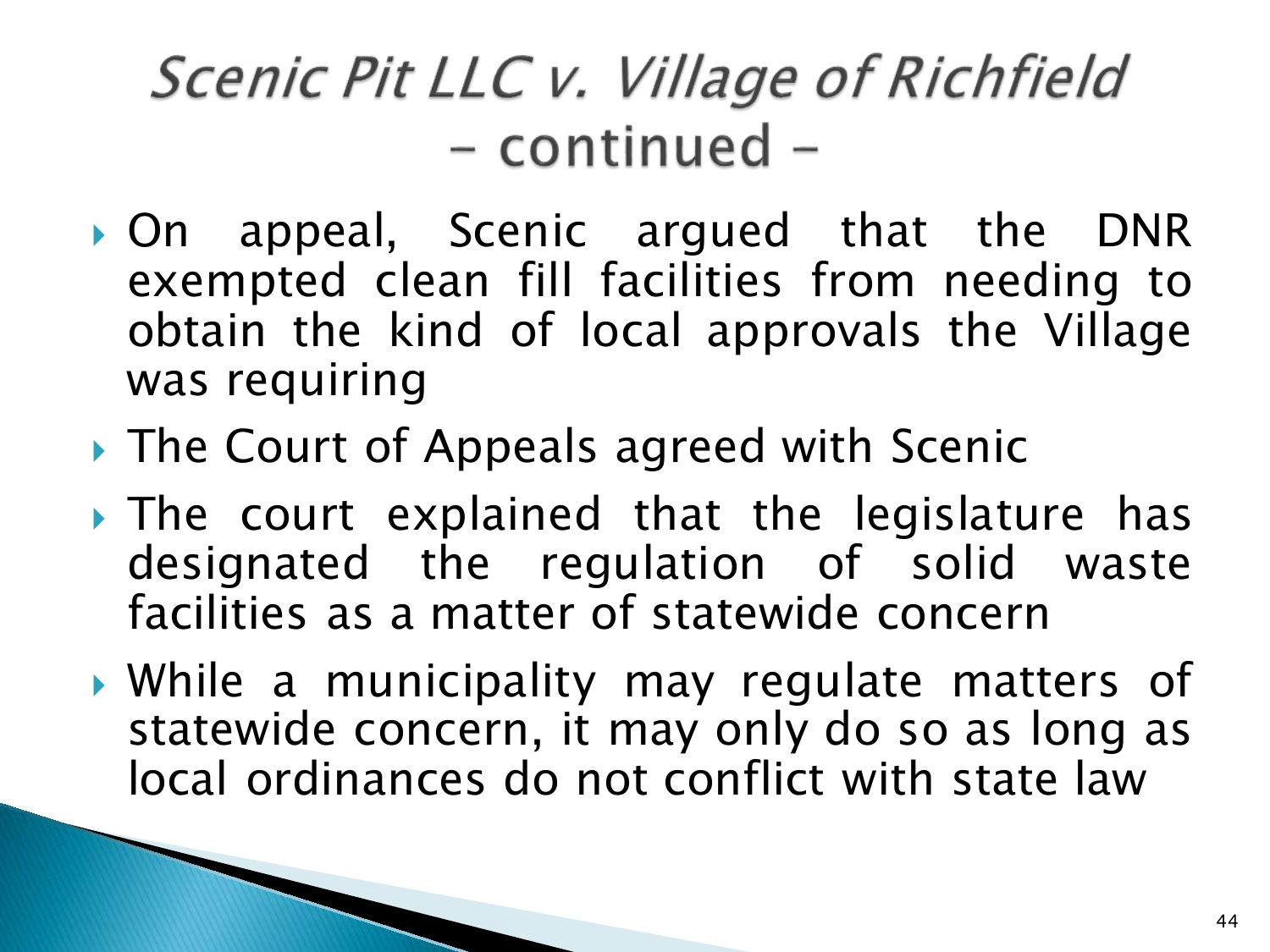- **The bottom line:** 
	- Local governments have limited control over the siting of certain solid waste facilities such as low-hazard clean fill facilities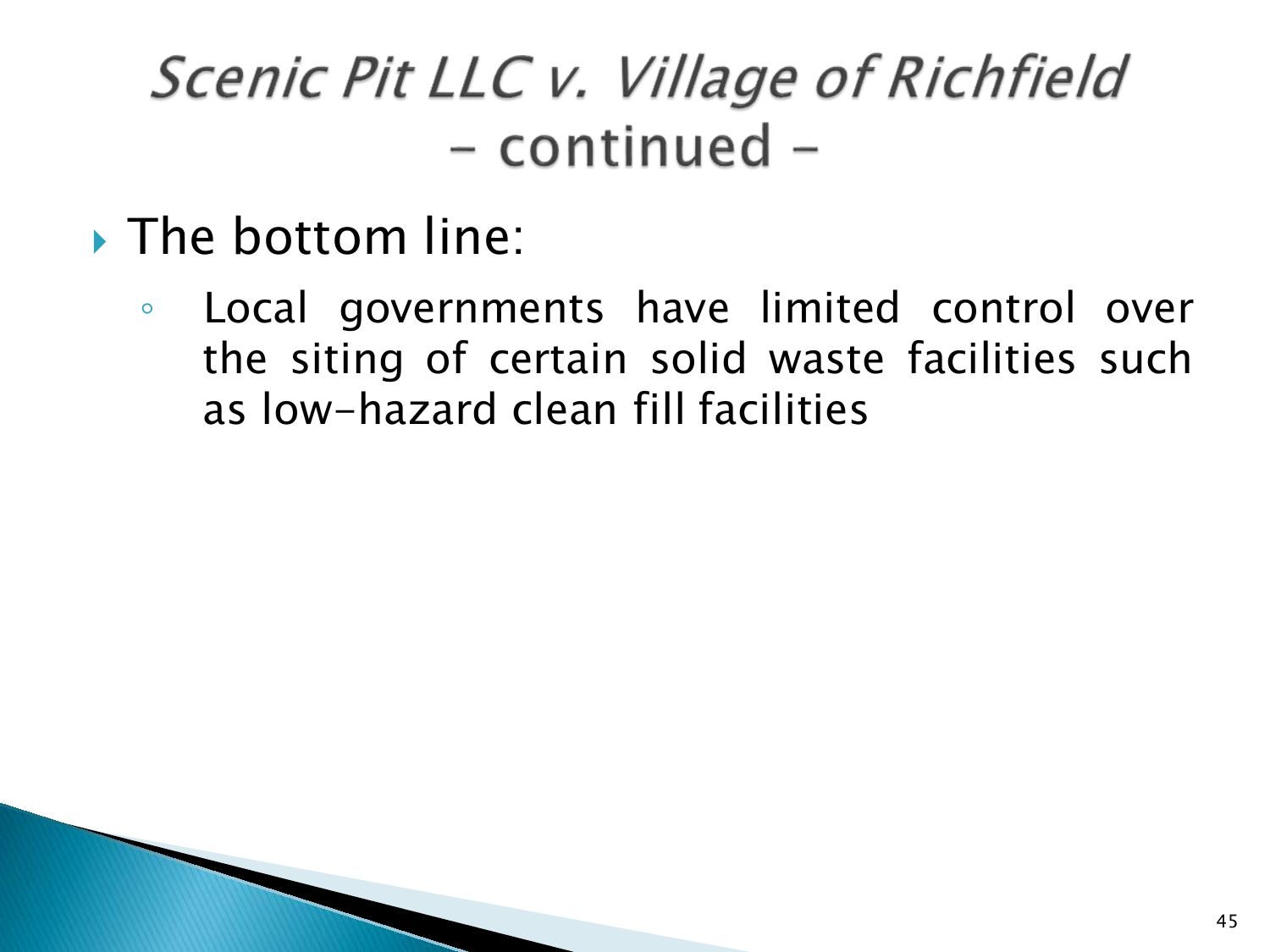Other Interesting (but Unpublished) Cases

- Cook v. Town of Spider Lake Zoning Board of Appeals, 2017 WI App <sup>1</sup>:
	- Cook had an access easement across the land to be divided and objected to a CSM
	- Court of Appeals affirmed decision of BOA
	- Cook was not aggrieved:
		- The CSM did not change the private access road
		- Cook's ability to access his condo unit was not affected
	- Takeaway: In administrative appeals, always consider if the person appeal is actually an "aggrieved party"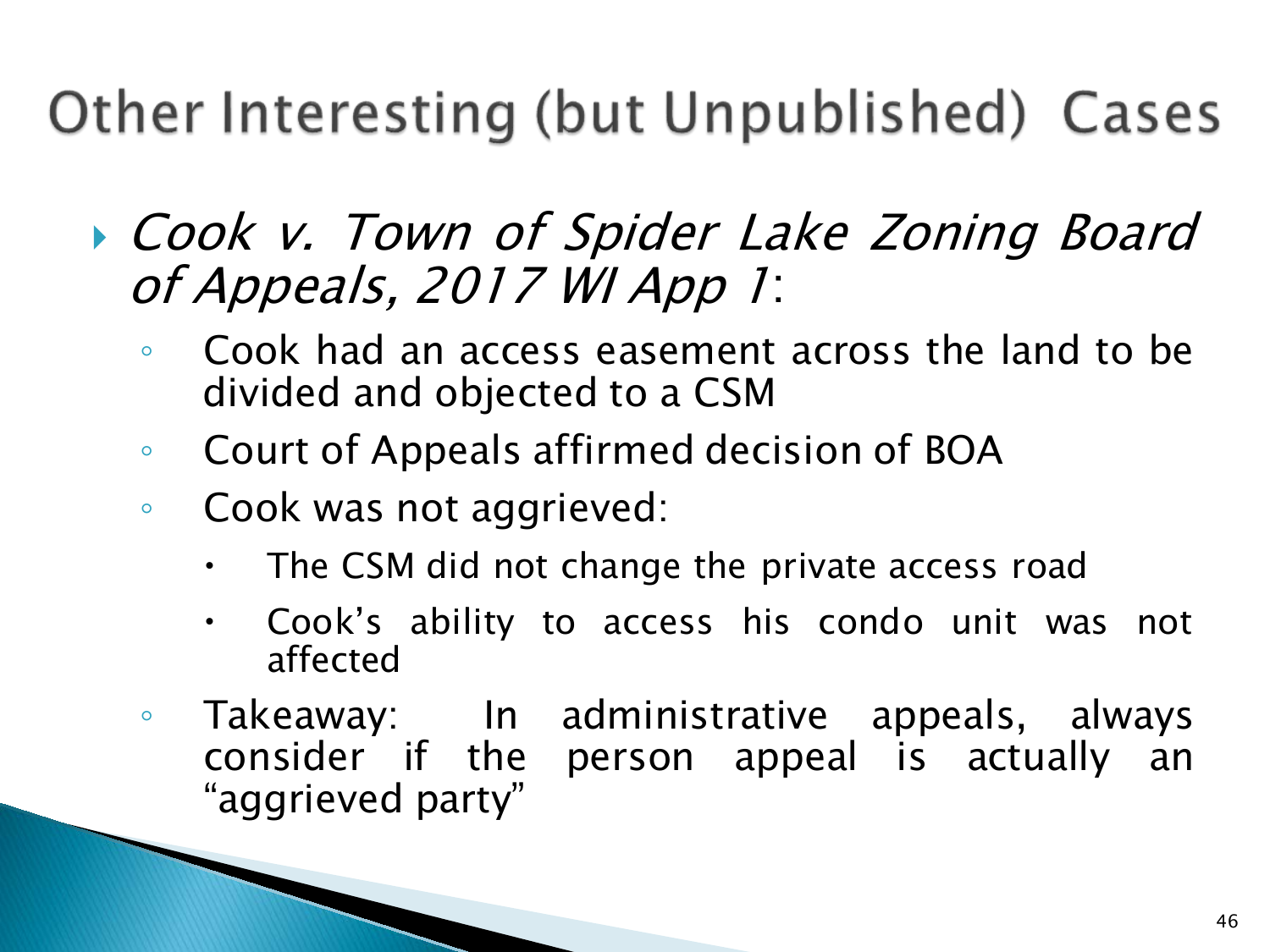- Golden Sands Dairy LLC v. Town of Saratoga, 2017 WI App 34 - continued:
	- The Wisconsin Court of Appeals addressed the issue of whether a large dairy operation proposed for 6388 acres of land had established vested rights to the agricultural use of property when once applied for <sup>a</sup> building permit to construct seven buildings for the dairy operation
	- At the time of the application, the land was zoned for "unrestricted use"
	- The Town subsequently rezoned the land for rural preservation which prohibited Golden Sands' planned agricultural use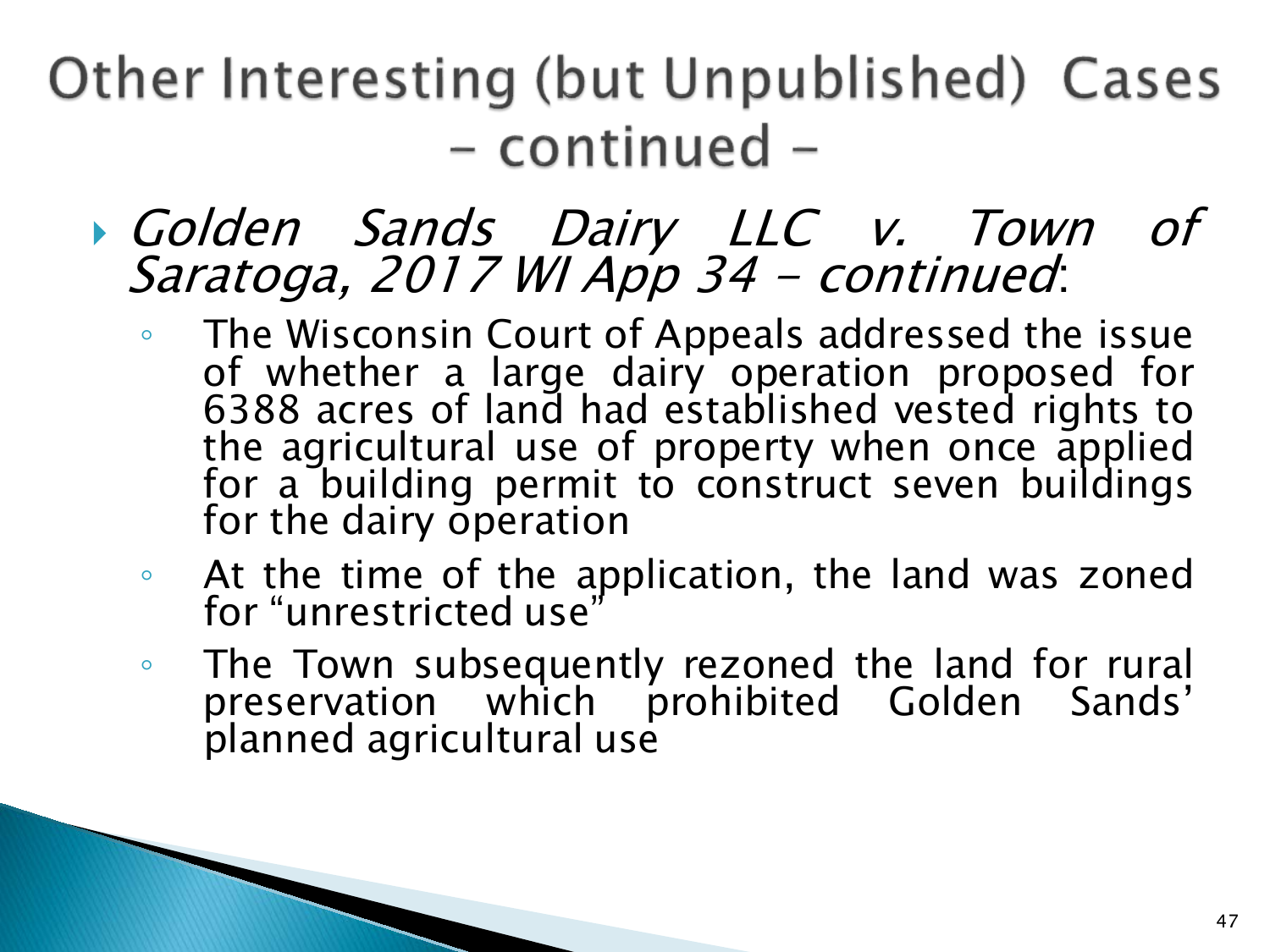- Golden Sands Dairy LLC v. Town of Saratoga, 2017 WI App 34 - continued:
	- In an earlier decision, the Court of Appeals found that Golden Sands had a vested right to the building permit for the seven farm buildings and ordered the Town to issue the building permit
	- Golden Sands' building permit application indicated that it involved "100 acres of site and 6388 acres total"
	- The issue in the second case was whether Golden Sands had a vested right to the agricultural use of the 6388 acre non-building site acres that Golden Sands intended to use to raise crops and spread manure from its planned dairy operation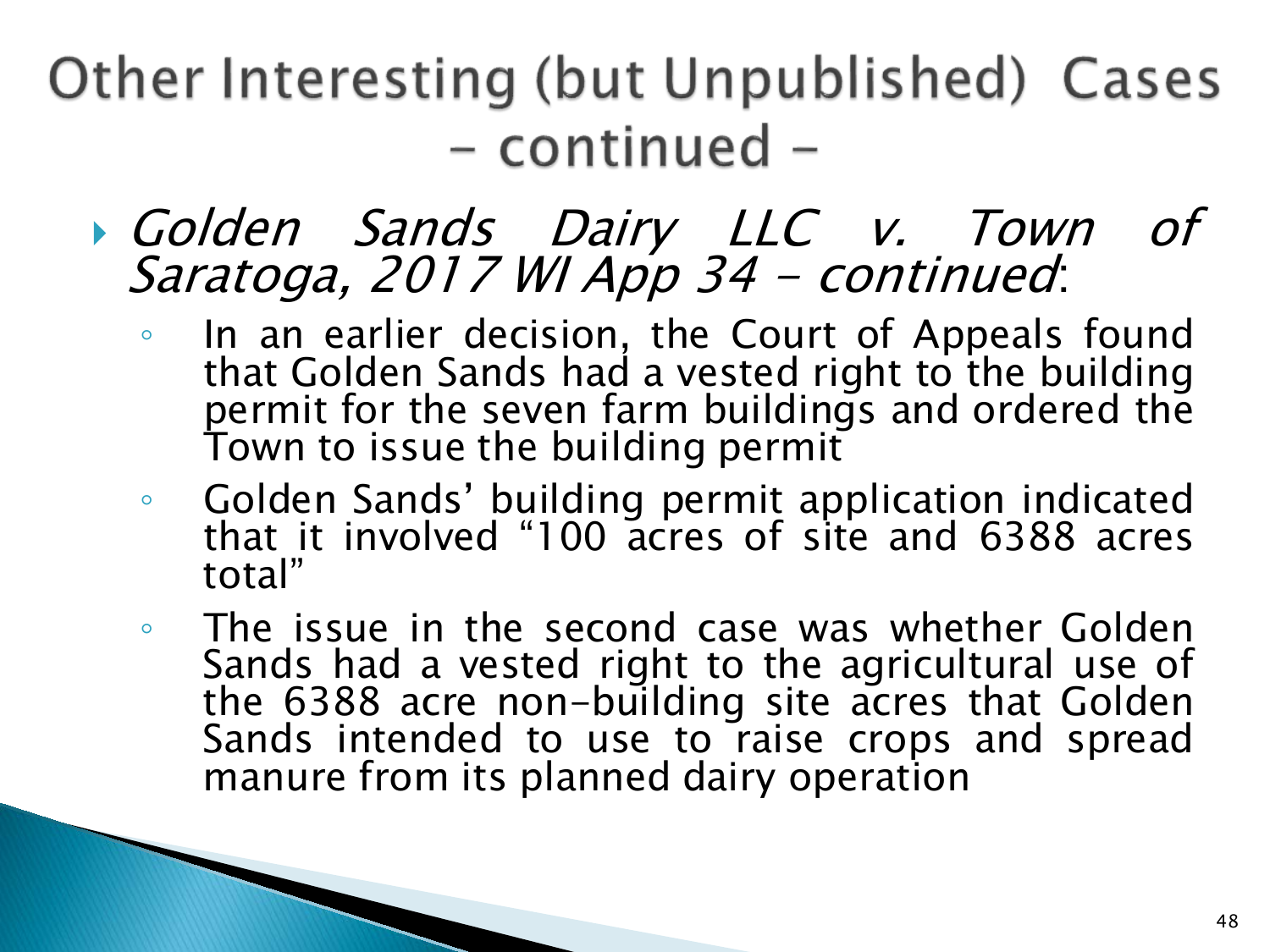- Golden Sands Dairy LLC v. Town of Saratoga, 2017 WI App 34 - continued:
	- Golden Sands argued that the building permit application also established vested rights to the entire 6388 acres
	- The Town argued that Golden Sands had not established a vested right to the agricultural use of all the land, and the Court of Appeals agreed
	- The Court found that the vested rights established by the building permit application applied only to the 100 acre building site and not the entire acreage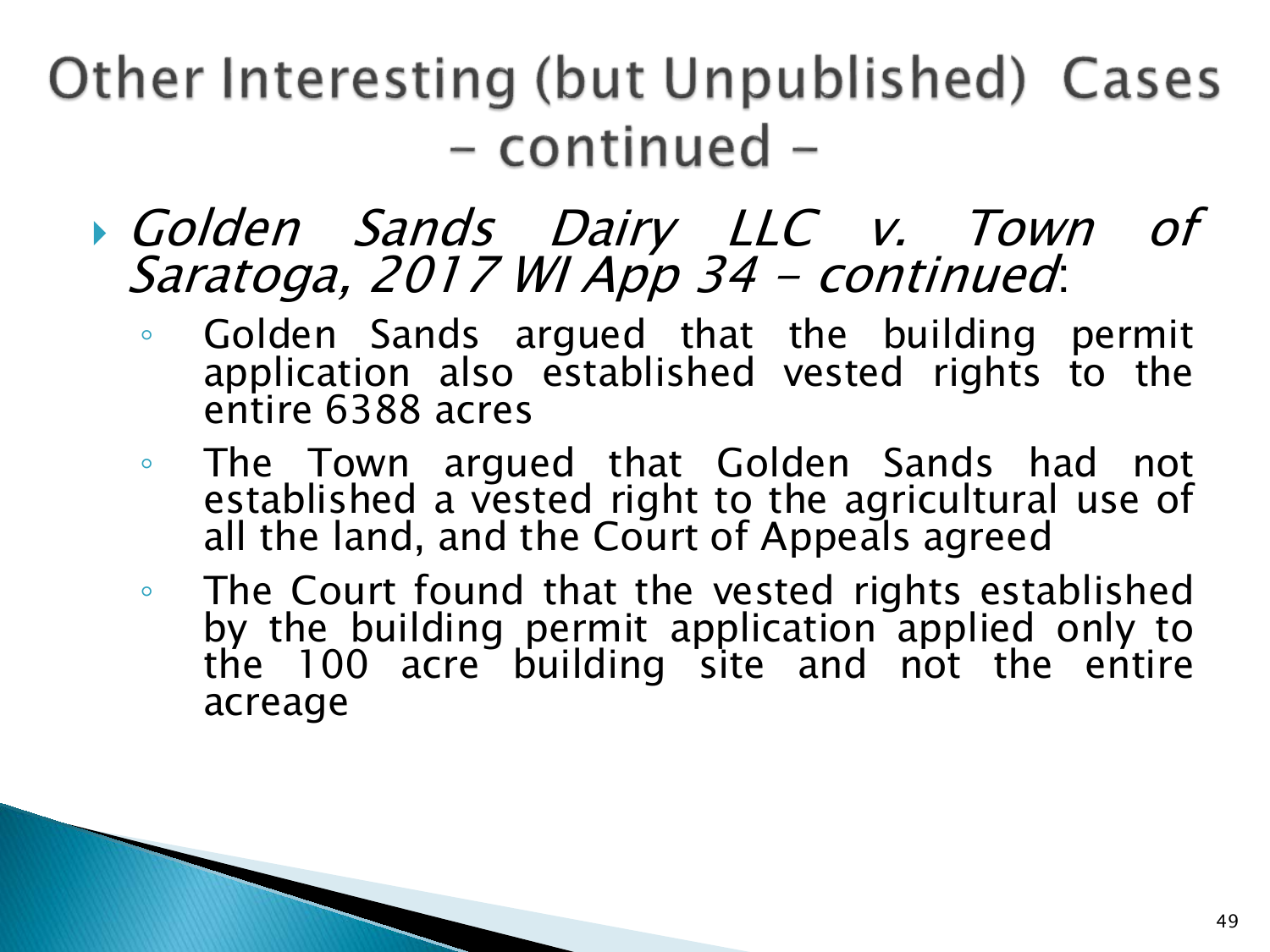- Golden Sands Dairy LLC v. Town of Saratoga, 2017 WI App 34 - continued:
	- According to the Court, Wisconsin's vested right law applies only to having a vested right to construct or alter a building
	- The Court also found that Golden Sands had not established a nonconforming use under Wisconsin law because Golden Sands' use of the land was not actually and actively occurring at the time the Town amended its zoning ordinance